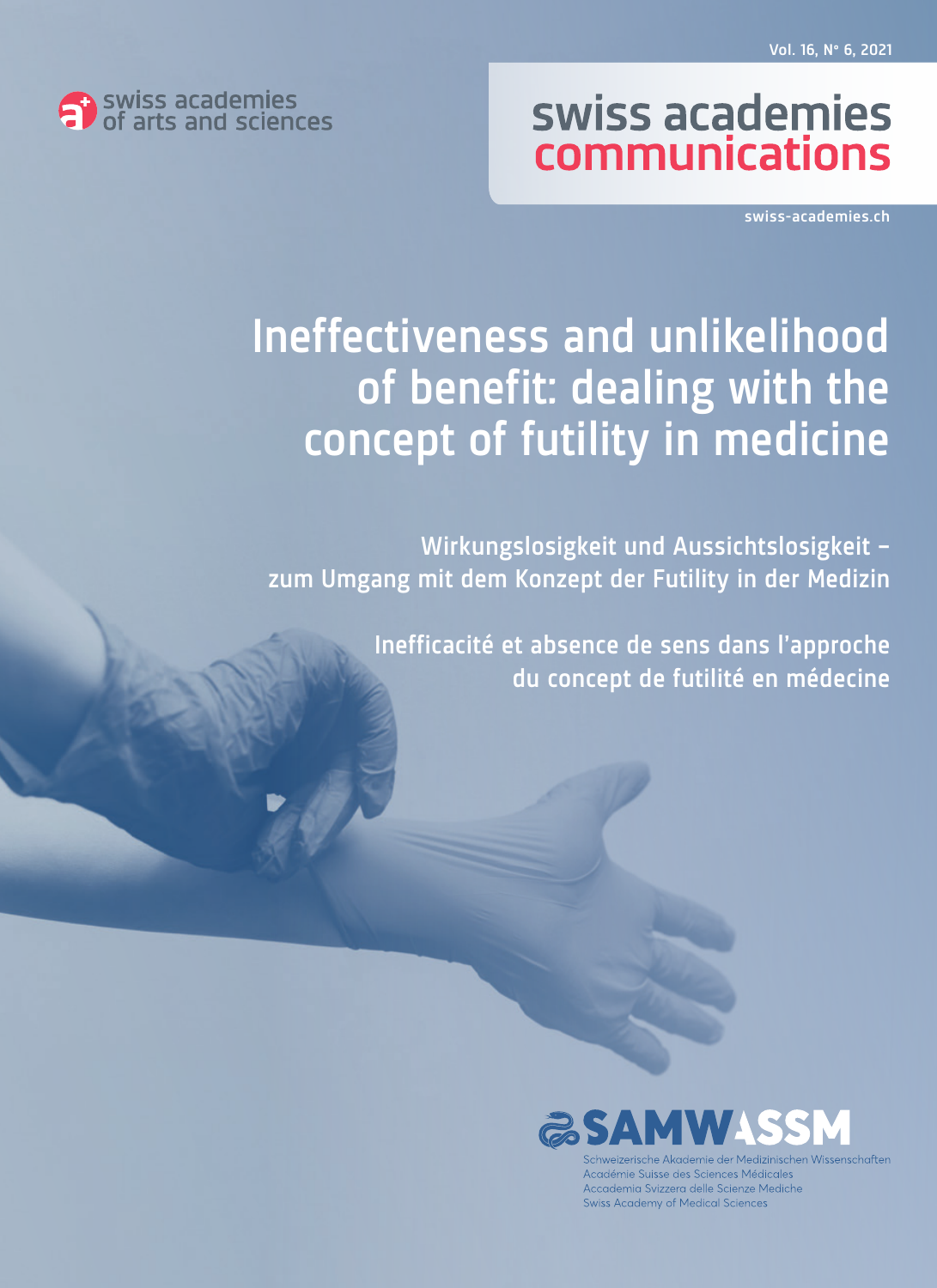#### IMPRINT

Issued by Swiss Academy of Medical Sciences (SAMS) House of Academies • Laupenstrasse 7 • CH-3001 Bern mail@samw.ch • www.samw.ch

#### Authors

Professor Nikola Biller-Andorno, Zürich • Professor Regina Aebi-Müller, Luzern lic. iur. Michelle Salathé, MAE, Basel • Jana Sedlakova, MA, Zürich

Design Kargo Kommunikation GmbH • Bern

#### Translation

The German text is the authentic version. English: Jeff Acheson, Bottmingen French: CB Service, Lausanne/Zürich

Cover photo Unsplash

#### Printing

Kasimir Meyer AG • Wohlen 1 st edition 2021 (1000) Printed copies of the publication are available free of charge from: order@samw.ch



©2021 Swiss Academy of Medical Sciences. This is an open-access publication distributed under the terms of the Creative Commons attribution license (creativecommons.org/licenses/by/4.0/), which permits unrestricted use, distribution, and reproduction in any medium, provided the original author and source are credited.

#### Recommended form of citation

Swiss Academy of Medical Sciences (SAMS) (2021) Ineffectiveness and unlikelihood of benefit: dealing with the concept of futility in medicine Swiss Academies Communications 16 (6).

ISSN (print): 2297-8275 (English), 2297-1793 (Deutsch), 2297-1815 (français) ISSN (online): 2297-184X (English), 2297-1807 (Deutsch), 2297-1823 (français) DOI: http://doi.org/10.5281/zenodo.5543448



SDGs: The international sustainability goals of the UNO With this publication, the Swiss Academy of Medical Sciences contributes to SDG 3: «Ensure healthy lives and promote well-being for all at all ages.»

> sustainabledevelopment.un.org

> eda.admin.ch/agenda2030

> English > The 2030 Agenda > 17 Sustainable Development Goals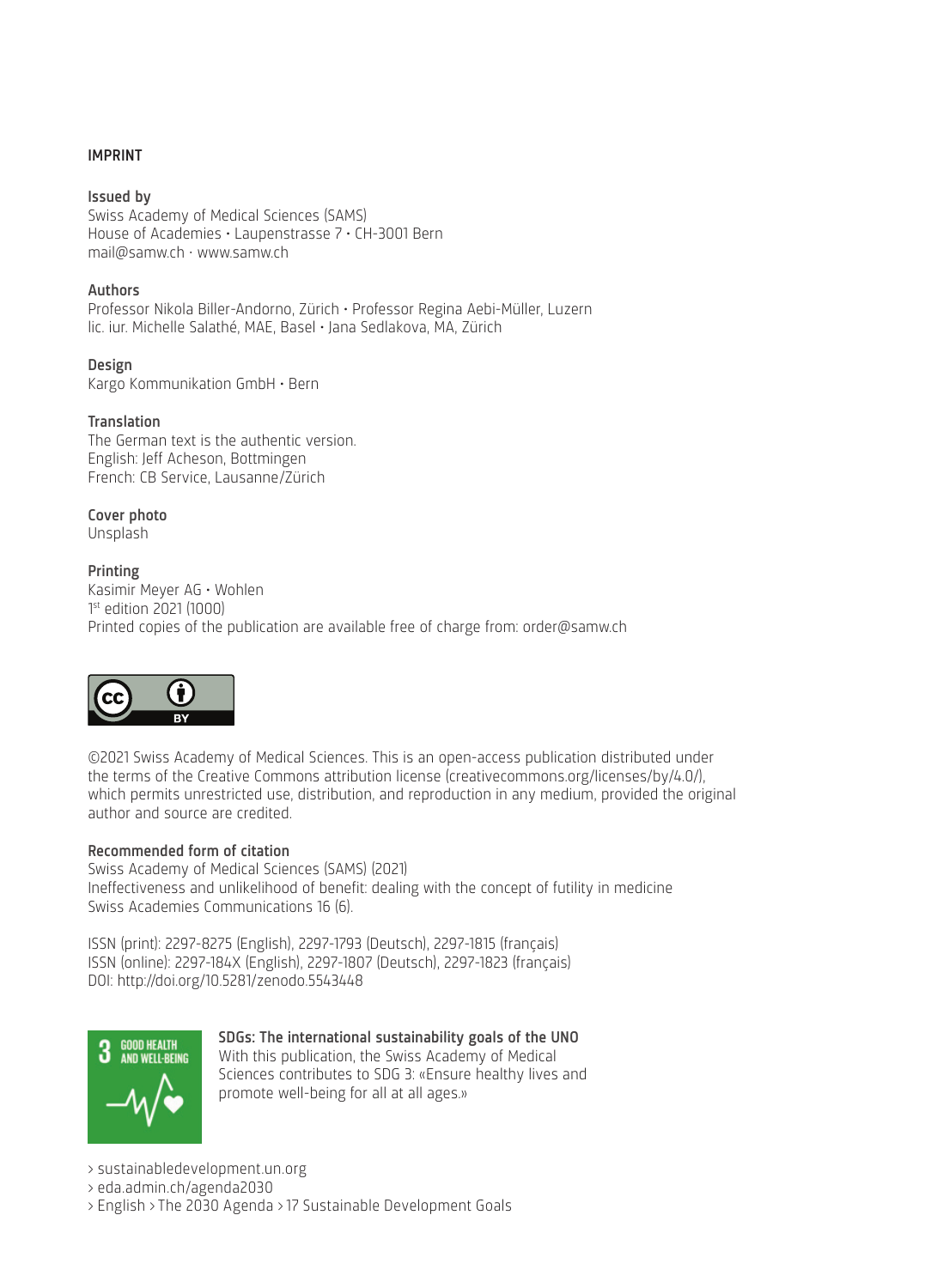## Ineffectiveness and unlikelihood of benefit: dealing with the concept of futility in medicine

Recommendations of the Swiss Academy of Medical Sciences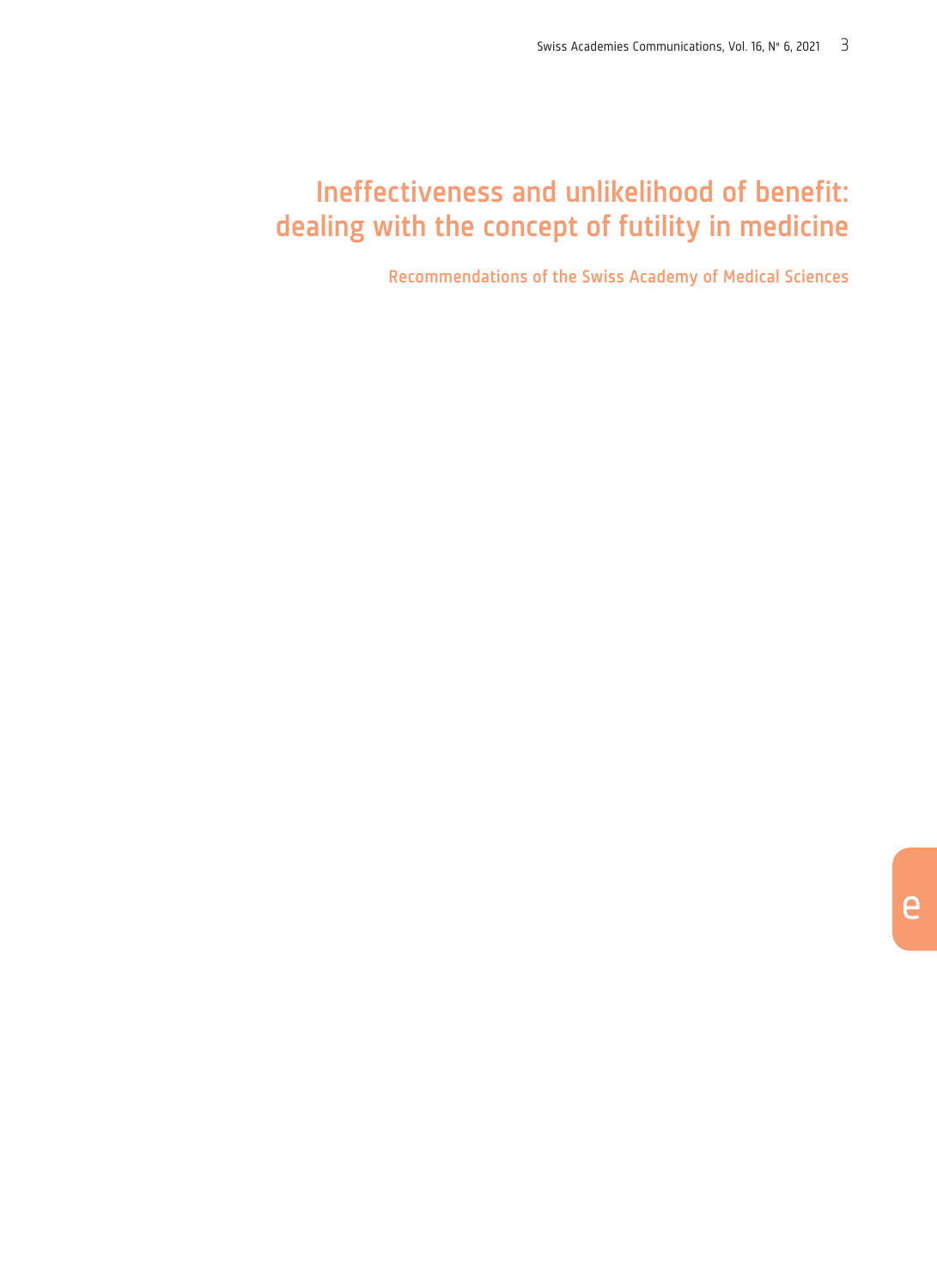### Information on the preparation of these recommendations

The preparation of these recommendations was prompted by discussions which took place from 2018 onwards in connection with the revision of the SAMS medical-ethical guidelines «Decisions on cardiopulmonary resuscitation» (issued in 2021). These discussions concerned the balance to be struck between strictly medical considerations and values as a basis for decision making. The question of equity was additionally addressed in 2020, during the preparation of the ICU triage guidelines.

The topic was discussed in depth at four meetings of an advisory group. On the basis of the first discussions, the authors (see below) drafted a text which was discussed and approved at the advisory group meetings. The text was submitted to selected experts for comment, and their feedback was taken into account in the final version. The recommendations were discussed and approved by the Executive Board of the SAMS at a meeting held on 16 September 2021, and by the Central Ethics Committee (CEC) on 28 September 2021.

#### Authors

Professor Nikola Biller-Andorno, Zürich Professor Regina Aebi-Müller, Luzern lic. iur. Michelle Salathé, MAE, Basel Jana Sedlakova, MA, Zürich

#### Members of the advisory group

Professor Nikola Biller-Andorno, Zürich (Chair) Professor Regina Aebi-Müller, Luzern (CEC member) PD Dr Klaus Bally, Basel (CEC member) PD Dr Eva Bergsträsser, Zürich (CEC member) Professor Paul Hoff, Zürich (CEC Chair) Professor Anja Lorch, Zürich (CEC member) Dr Valerie Luyckx, Zürich (CEC member) Dr Madeleine Mirabaud, Genève (CEC member) lic. iur. Michelle Salathé, MAE, Basel (scientific support) Bianca Schaffert, MSN, Schlieren (CEC Vice Chair) Dr Ewald Schorro, Fribourg (CEC member)

#### Experts

PD Dr Peter Berchtold, Bern Dr Lars Clarfeld, Bern Dr Antje Heise, Thun Dr Damian König, Sion Professor Tanja Krones, Zürich Professor Sophie Pautex, Genève Professor Reto Stocker, Zürich PD Dr Manuel Trachsel, Basel Dr Anna Westermair, Zürich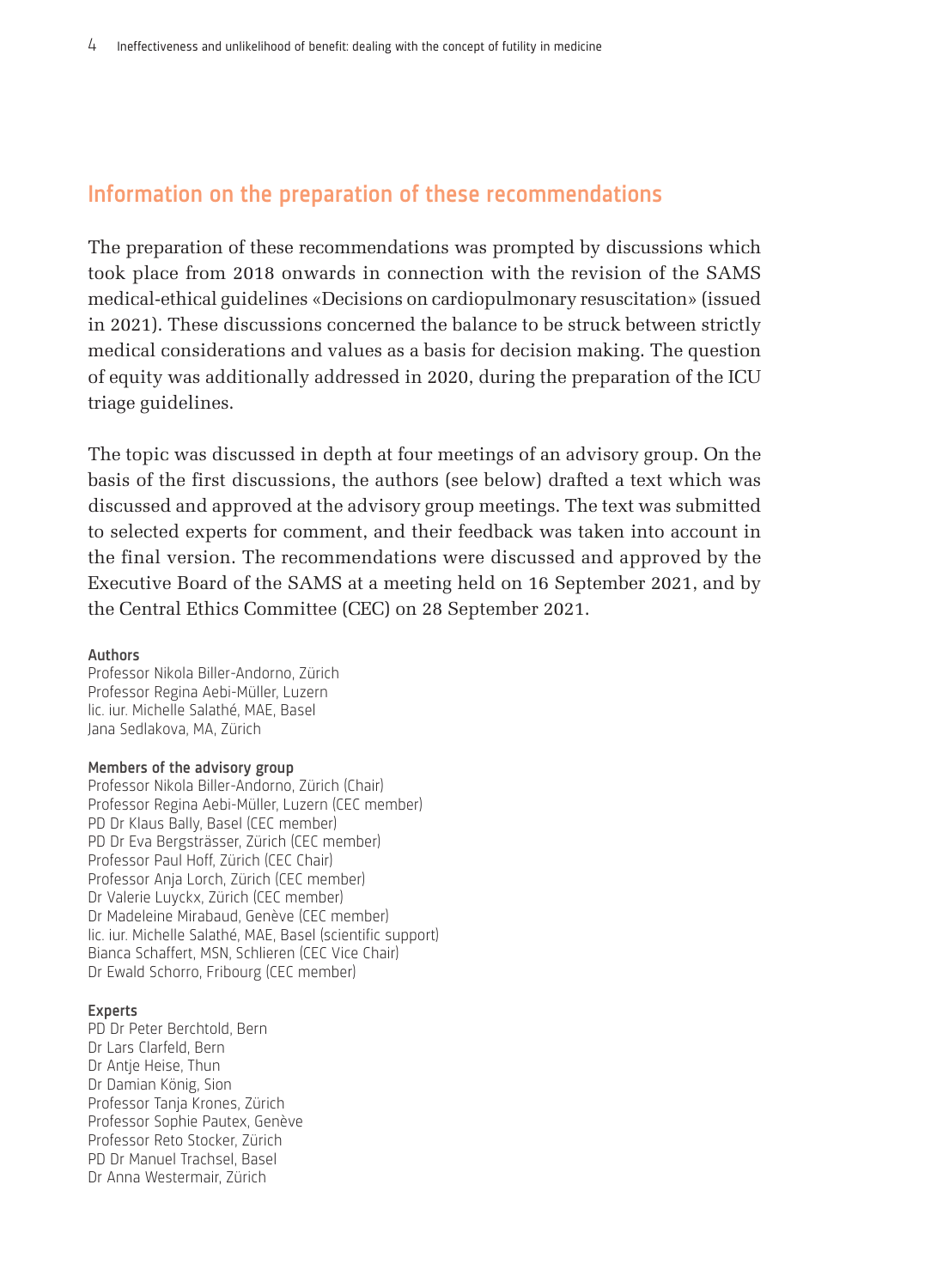| 1. | Introduction                                                                                                                                                                                                                                                                                                                              | 6                                                  |
|----|-------------------------------------------------------------------------------------------------------------------------------------------------------------------------------------------------------------------------------------------------------------------------------------------------------------------------------------------|----------------------------------------------------|
|    | 2. SAMS medical-ethical guidelines                                                                                                                                                                                                                                                                                                        | 8                                                  |
|    | 3. Medical ineffectiveness and unlikelihood of benefit<br>3.1. Historical background<br>3.2. Futility debate and conceptual clarifications<br>3.3. Ethical perspective                                                                                                                                                                    | 10<br>10<br>10<br>12                               |
|    | 4. Medical indication<br>4.1. Historical background<br>4.2. Conceptual clarifications and controversy concerning medical indication<br>4.3. Ethical perspective                                                                                                                                                                           | 15<br>15<br>15<br>16                               |
|    | 5. Legal aspects<br>5.1. Obligation to treat or to offer a particular treatment<br>5.2. Refusal of treatment offered or recommended<br>5.3. Conflict in cases of doubtful indication («grey zone»)                                                                                                                                        | 18<br>18<br>19<br>19                               |
|    | 6. Conclusions                                                                                                                                                                                                                                                                                                                            | 20                                                 |
| 7. | Recommendations<br>7.1. Defining the goal of treatment<br>7.2. Acknowledging personal bias<br>7.3. Interprofessionality<br>7.4. Biopsychosocial approach to the patient<br>7.5. Taking account of patients' values and worldviews<br>7.6. Focusing on dialogue<br>7.7. Transparency<br>7.8. Integrating palliative care at an early stage | 23<br>23<br>23<br>24<br>24<br>25<br>25<br>26<br>26 |

## **References** 75

e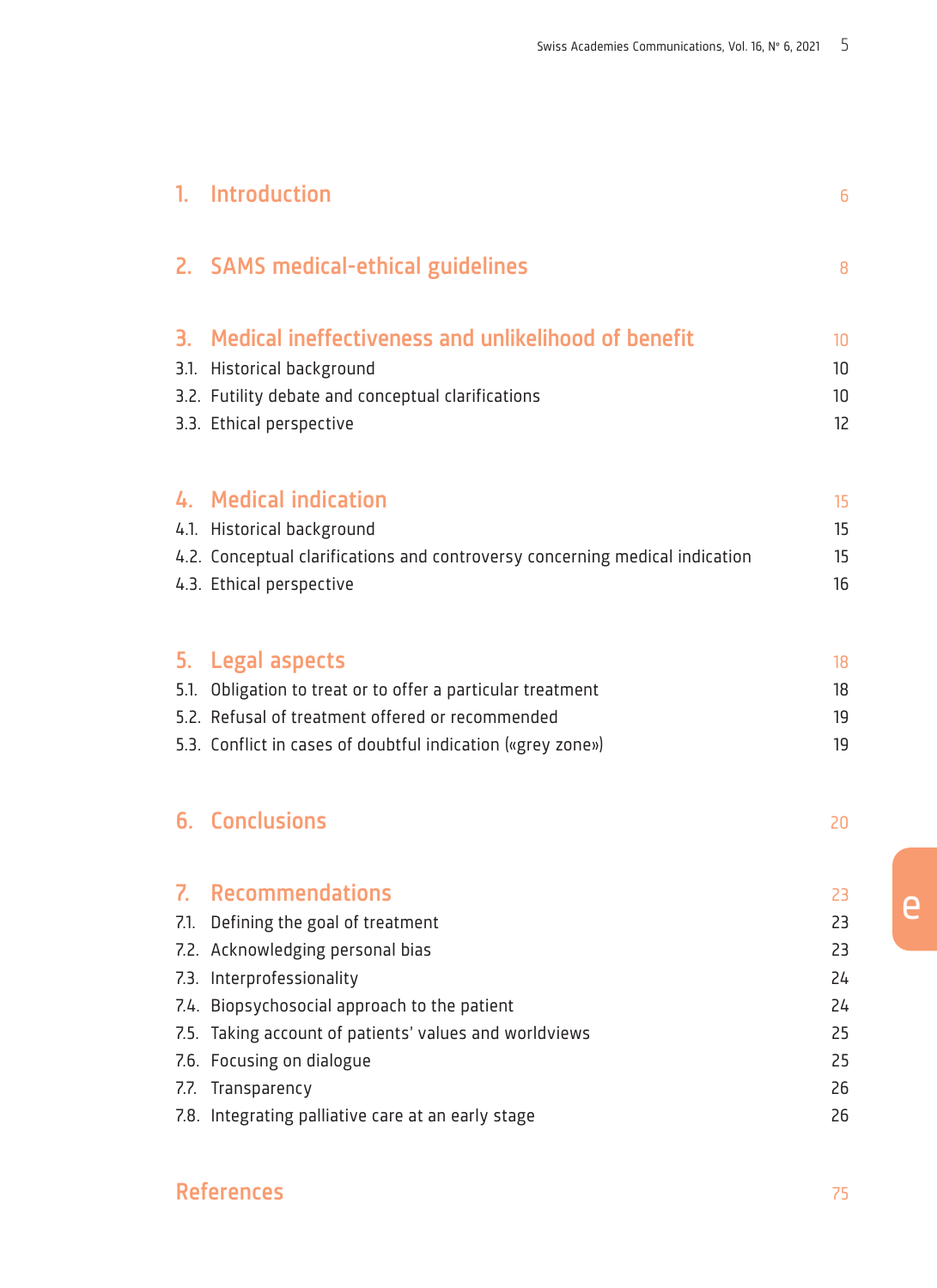## <span id="page-5-0"></span>1. Introduction

Any treatment should be based on the fundamental ethical values of good medical practice, including, for example, respect for patient autonomy and the principles of beneficence and non maleficence. Also relevant are considerations of equity, e.g. in the form of the requirement that treatment is to be provided with equal care for all patients, irrespective of sex, ethnicity, social or economic status, worldview or religion.1 In everyday clinical practice, it is not always easy to observe these ethical principles. For example, medical professionals often feel obliged to offer and carry out treatments which, in their view, run counter to the patient's welfare.<sup>2, 3</sup>

Such behaviour may be attributable to various factors,<sup>4</sup> such as:

- expectations or pressure from patients and relatives;
- a desire to avoid awkward conversations («It's easier just to carry on»);
- «carrying on» because a treatment error/complication has occurred;
- «carrying on» so that the efforts already undertaken should not have been in vain;
- confrontation with the limits of medicine: «saving life at all costs»;
- defensive medicine: fear of missing something, concerns about legal consequences;
- economic interests, supply-induced overtreatment, etc.

Treatments which are ineffective or offer little or no likelihood of benefit, as well as unnecessary diagnostic investigations, do more harm than good: they do not improve quality of life or increase survival. They are not sustainable, and they tie up resources which may then not be available for other patients. This was the starting point for the «Choosing Wisely Switzerland» initiative<sup>5</sup> launched by the Swiss Academy of Medical Sciences (SAMS) and the Swiss Society of General Internal Medicine (SSGIM). Essentially, the aim is to avoid ineffective measures – often involving overdiagnosis or overtreatment. Accordingly, various medical societies and the Swiss Association for Nursing Science have issued so-called Top-5 lists, specifying interventions which are evidently unnecessary and are thus to be avoided. The considerations given below follow on from this initia-

- 1 Cf., for example, the Code of the Swiss Medical Association (FMH), Art. 4.
- 2 Cf. OECD (2017).
- 3 Cf. Fässler et al. (2015).
- 4 Cf. Position paper of the Ethics Section of the DIVI and the Ethics Section of the DGIIN (Michalsen et al. 2021).
- 5 Cf. SAMS recommendations on the management of conflicts of interest in the development of guidelines and Choosing Wisely lists (2017; available in French and German); [www.smartermedicine.ch](http://www.smartermedicine.ch/de/meta/uebersmarter-
medicine/traegerverein.html)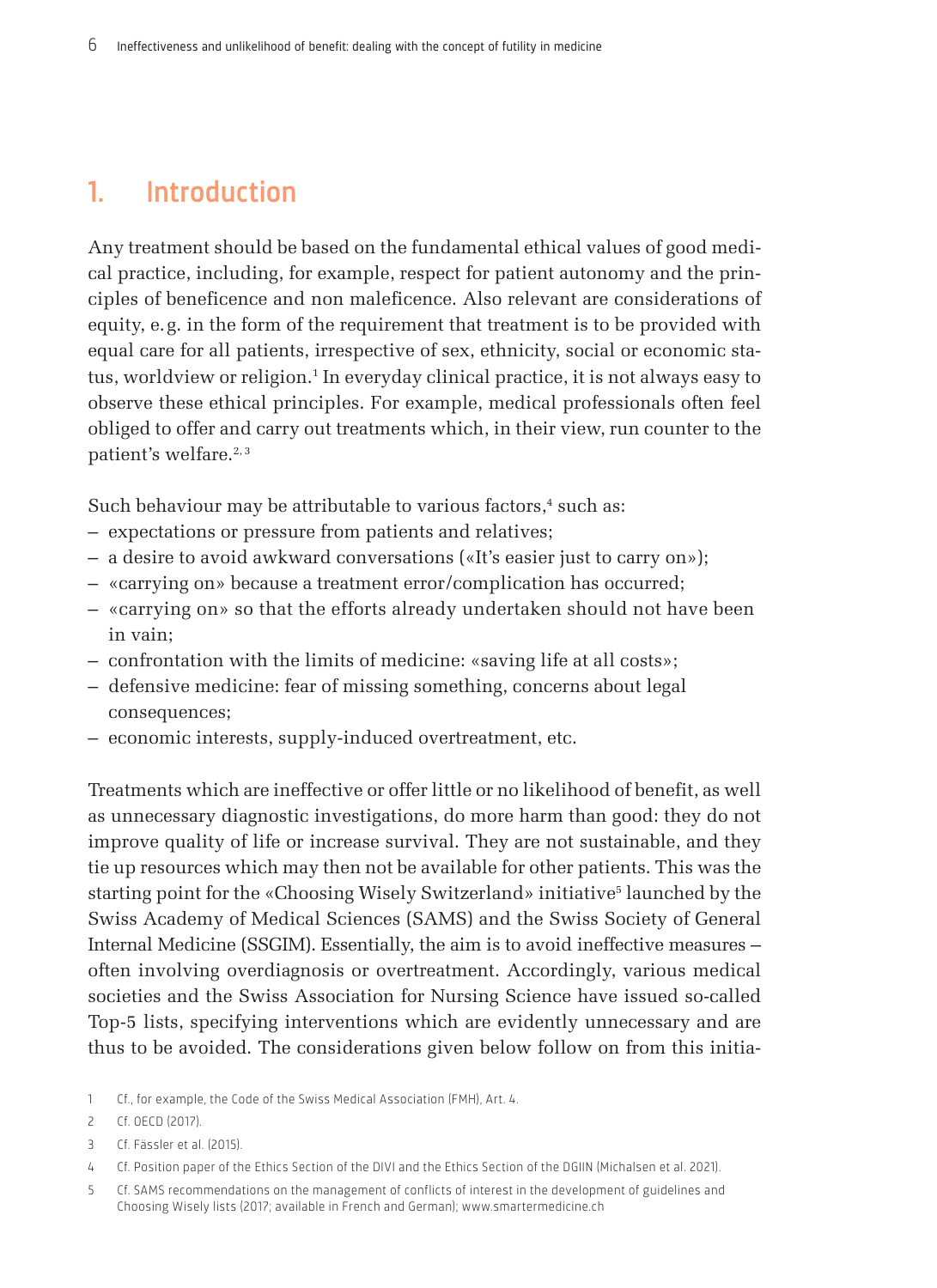tive. They explore the question of when it is justifiable to withhold or withdraw treatment from a patient. These matters are discussed under the overall heading of «futility»– a concept which, together with its content, continues to be a source of controversy; the present paper is intended to help clarify the issues.

In the medical context, futility refers to treatments which are ineffective and/or offer little or no likelihood of benefit. In principle, futility may also be discussed in relation to diagnostic investigations, particularly if such investigations have adverse effects on quality of life. In everyday clinical practice, however, attention is focused on the question of the benefits provided by treatments. For this reason, the present recommendations are primarily concerned with treatment decisions.

It is a matter of controversy to what extent assessments of futility are based on evidence and experience, and to what extent they are determined by value judgements. If a subjective dimension is admitted, the question arises who is entitled to make such value judgements and on what grounds. During the Covid-19 pandemic, discussions concerning the limits of medical expertise have intensified. Switzerland, like many other countries, has issued triage guidelines $^6$  specifying which patients, under conditions of resource scarcity, are to be assigned priority – or considered eligible – for intensive care.7 In focusing on the shortterm survival prognosis, the Swiss guidelines are based on the principle of benefit maximisation. The moral conflict arises when decisions are made as to which patients are not to receive treatment, even though they could possibly benefit from it. The guidelines gave rise to a debate as to what criteria it is permissible and justifiable to apply when decisions have to be made concerning the initiation or withdrawal of treatment. Also relevant in this context is the role to be played by the concept of medical futility.

Based on the guidelines of the SAMS, the following discussion seeks to elucidate the concept of futility and to determine how it relates not only to ineffectiveness and unlikelihood of benefit but also to the establishment of a medical indication.

6 Cf. «Intensive care triage under exceptional resource scarcity». Guidelines issued by the SAMS and SSICM (2020, updated 2021).

7 Cf. Joebges & Biller-Andorno (2020); Joebges et al. (2020).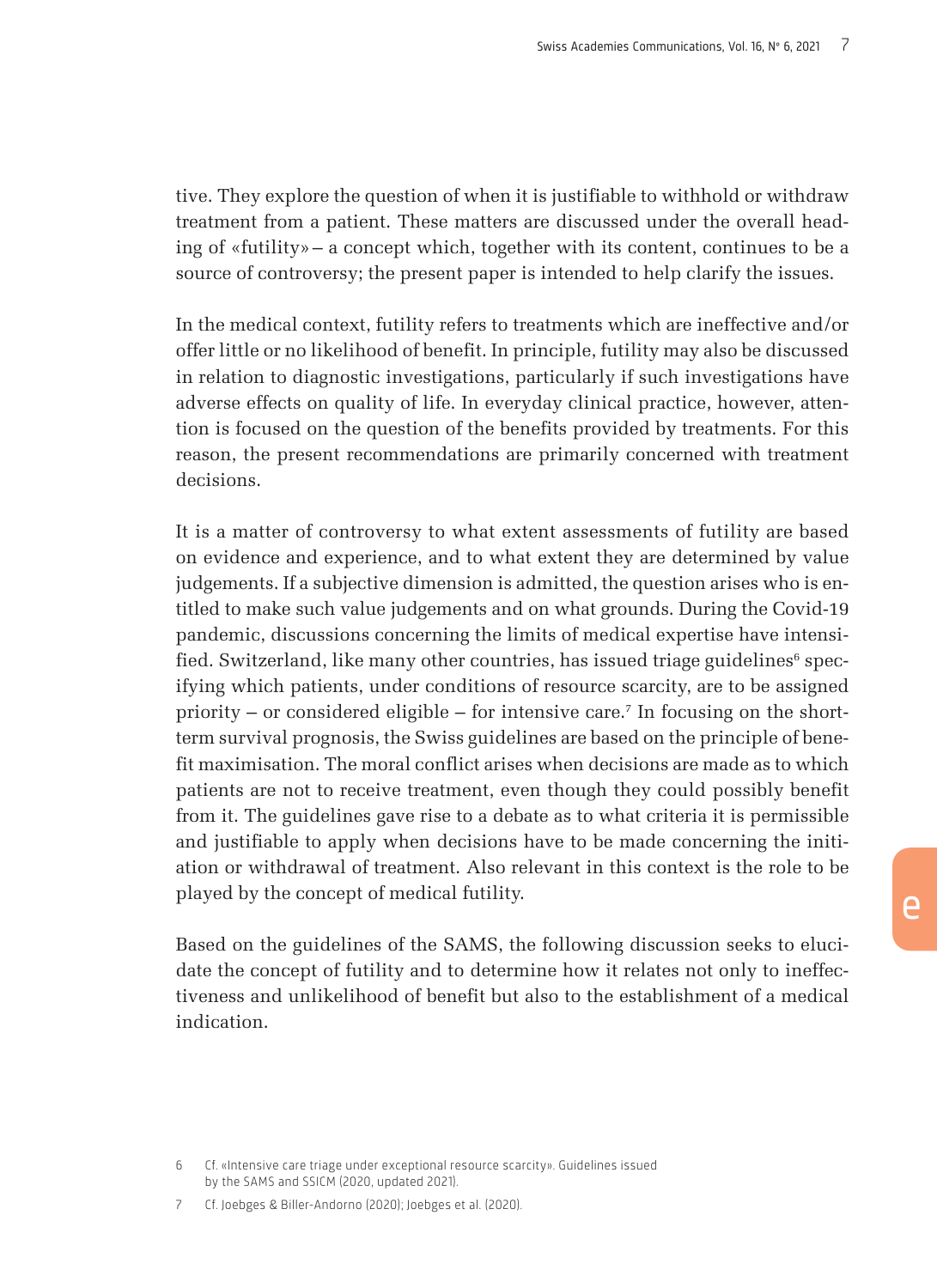## <span id="page-7-0"></span>2. SAMS medical-ethical guidelines

In SAMS medical-ethical guidelines – for example, those on «Management of dying and death» or «Decisions on cardiopulmonary resuscitation»– references to treatments which are no longer appropriate or offer little likelihood of benefit are generally made in connection with severe illness. In the guidelines on «Intensive-care interventions»,<sup>8</sup> a distinction is drawn between treatments which are ineffective and those which offer little or no likelihood of benefit.<sup>9</sup> A treatment is described as *ineffective* if the defined treatment goal cannot be attained, even though a short-term improvement in certain physiological parameters is possible. According to the guidelines, ineffective treatments should be discontinued or withheld altogether.

An intensive-care treatment is considered to offer *little or no likelihood of benefit* in cases where it must be concluded, either from the outset or in the course of therapy, that the patient will no longer be able to return to an appropriate living environment. What is meant by an appropriate living environment will depend on the patient's wishes and preferences. However, there must at least be a prospect of the patient being able to receive long-term care outside the ICU. As stated in the guidelines, treatments offering little likelihood of benefit cannot legitimately be demanded by a patient or authorised representative, since they place burdens on the patient, relatives and the treatment team without there being any reasonable prospect of a worthwhile goal being attained. Mere survival under sustained intensive care cannot be regarded as a worthwhile goal. To this extent, not just ineffective but even effective treatments could offer little likelihood of benefit.

Even if many people presumably share the view that mere survival under sustained intensive care is not a goal worth pursuing, the guidelines do at this point make a value judgement. In order to determine that there is little likelihood of benefit, one must first consider the overarching goals of treatment and leave sufficient time to assess the situation – an assessment which often cannot in any event be made with absolute certainty. Accordingly, the guidelines do not explicitly – as in the case of ineffectiveness – call for the discontinuation of treatment offering little likelihood of benefit.

<sup>8</sup> Cf. SAMS Medical-ethical guidelines «Intensive-care interventions» (2013, supplement issued in 2020 and 2021).

<sup>9</sup> Cf. Section 5.4 of the guidelines «Intensive-care interventions». In these guidelines, the term «futility» is mentioned only as a rough equivalent of these two notions but is not subsequently used, given the inconsistent and controversial nature of existing definitions.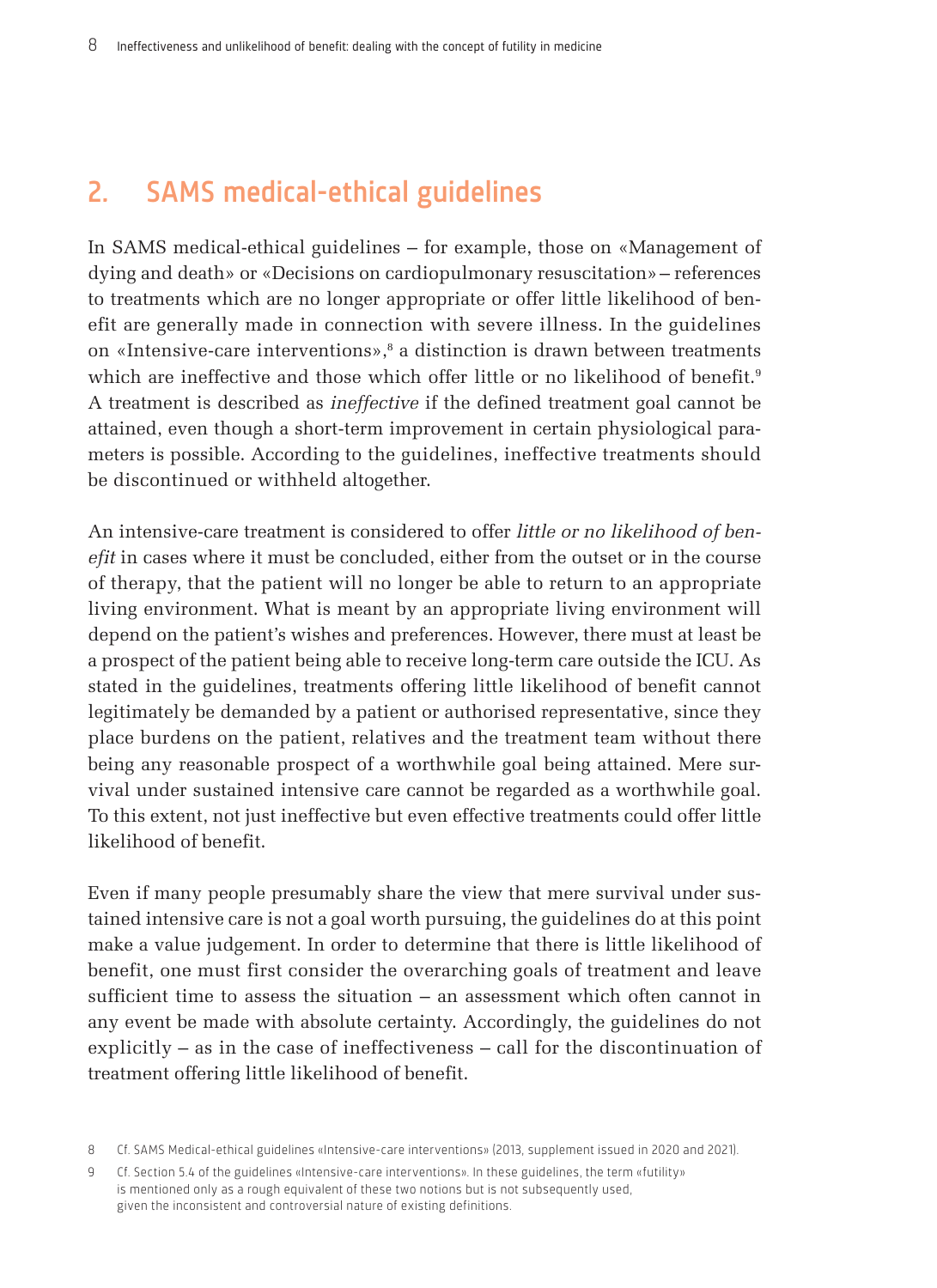In the above-mentioned triage guidelines, issued as a supplement to those on «Intensive-care interventions», the notion of unlikelihood of benefit is invoked not as an initial criterion for ICU admission, but in connection with triage *during* the ICU stay.10 However, the exclusion criteria for ICU admission listed in the guidelines are influenced by considerations concerning foreseeable failure to benefit from such treatment. Guideline-based decisions on the allocation of ICU beds ease the burden not only on health professionals but also on authorised representatives, who thus do not have to assess, under triage conditions, whether their relative (or patient) should receive one of the scarce ICU beds. They do, however – as is also the case in clinical practice under non-triage conditions – have to consider whether the patient would even have wished to receive ICU treatment.

Particular importance attaches to the concept of unlikelihood of benefit in cases where it needs to be evaluated whether patients who would in fact benefit from further ICU treatment should be transferred from an ICU in order to make room for other patients (post-ICU admission triage).11 In such cases, the intensive care specialist seeks to maximise the overall value obtained from limited ICU resources. Triage decisions thus often involve assessment of the relative benefit which can be expected for one patient compared to another. In this situation, however – critics maintain – discontinuation of treatment is only justifiable either if this is in accordance with (what can at least be presumed to be) the patient's wishes or if the individual medical indication for continued treatment is no longer valid. But the latter, it is argued, can only be assumed to be the case if continued treatment offers such a low likelihood of benefit that it would not be undertaken even in the absence of resource scarcity. This position denies that a special ethical situation arises from resource scarcity and rejects the principle of benefit maximisation; it has not, however, gone unchallenged.12 At any rate, it is undisputed that «treatments clearly offering little likelihood of benefit should not be carried out».13 Considerable weight thus certainly attaches to the concept of unlikelihood of benefit. At the same time, here, too, the judgements «such a low likelihood of benefit that» and «clearly offering little likelihood of benefit» highlight the interplay between medical facts and the evaluation thereof.

<sup>10</sup> Cf. «Intensive care triage under exceptional resource scarcity». Guidelines issued by the SAMS and SSICM (2020, updated 2021).

<sup>11</sup> Cf. Fateh-Moghadam & Gutmann (2020).

<sup>12</sup> Cf., for example, the responses from Hans Pargger and Stefan Felder (2020).

<sup>13</sup> Picecchi (2020).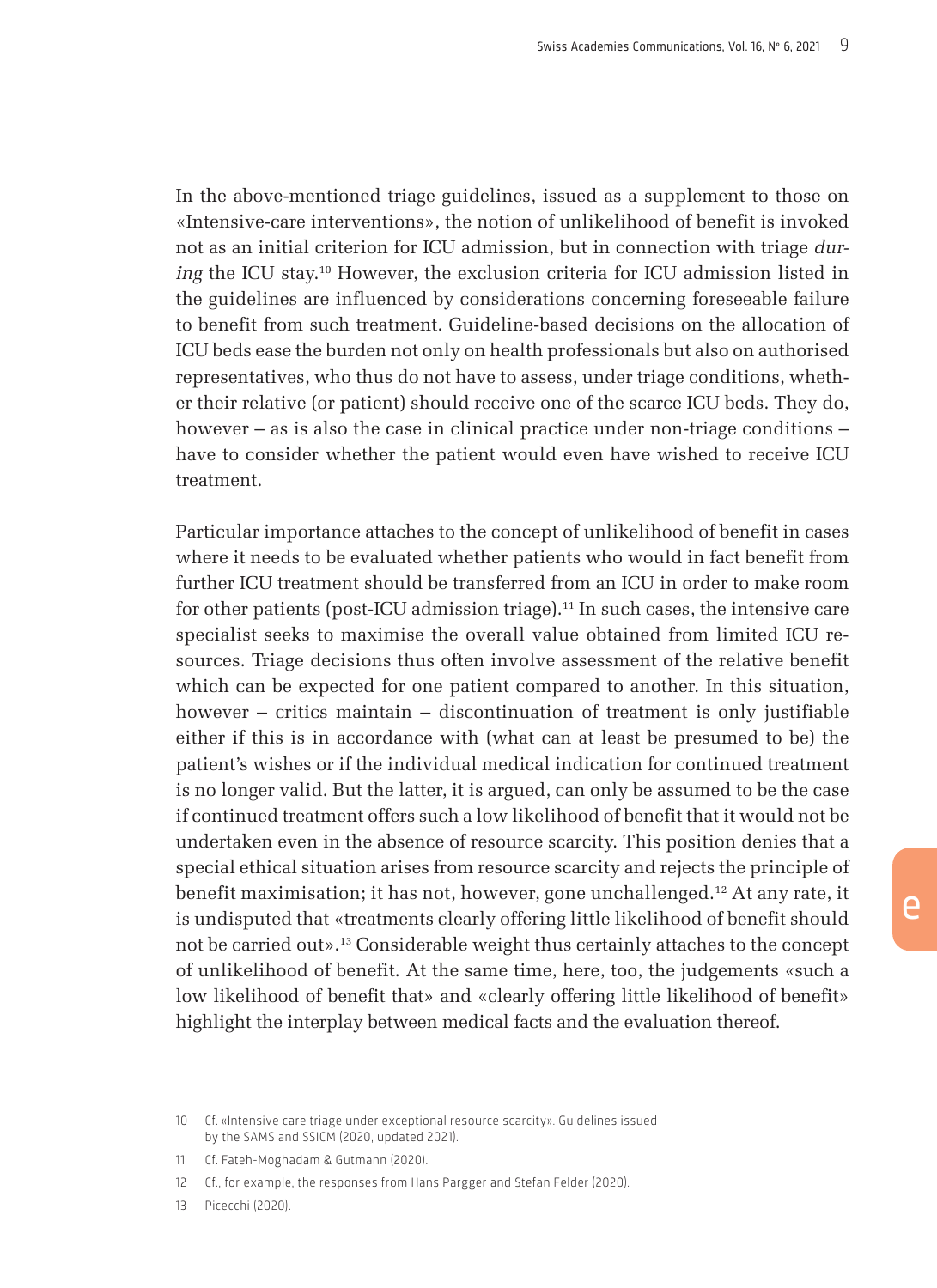## <span id="page-9-0"></span>3. Medical ineffectiveness and unlikelihood of benefit

### 3.1. Historical background

The concept of medical ineffectiveness/unlikelihood of benefit can be traced back to antiquity.14 Over the centuries, it was subject to changes both in its significance and in its function. In the Hippocratic Corpus, physicians are urged not to attempt «futile treatment» in a person with an illness which is «too strong for the available remedies»,15 Therapeutic ineffectiveness/unlikelihood of benefit was thus associated with the limits of medicine. Only in the 20th century did advances in medical sciences and technology make it possible for the lives of terminally ill patients to be prolonged.16 The concept of medical ineffectiveness/ unlikelihood of benefit was then linked to considerations of cost-effectiveness and the question of equity. A further shift came with the democratisation of medicine and the associated strengthening of patient autonomy.17 The idea that physicians, as experts, should make decisions on life or death was superseded by the shared decision-making model.<sup>18</sup>

### 3.2. Futility debate and conceptual clarifications

When the term «futility» is used, a distinction is not always clearly made between ineffectiveness and unlikelihood of benefit. However, the debate on how the term is to be understood and used can be embedded in at least three (connected) controversies:19

- 1. How is the relationship between objective/factual and subjective/valueladen assessments and decisions to be understood?
- 2. What weight is to be accorded to medical authority or expertise on the one hand and patient autonomy on the other?
- 3. What happens in the event of a conflict between evaluations of outcomes on the part of physicians and the patient/relatives?

- 15 Cf. Schneiderman (2011); Aghabarary & Dehghan Nayeri (2016).
- 16 Cf. Aghabarary & Dehghan Nayeri (2016).
- 17 Cf. Misak et al. (2016).
- 18 Cf. Rosca et al. (2020).
- 19 Cf. Wolfe (2019).

<sup>14</sup> Cf. Schneiderman (2011).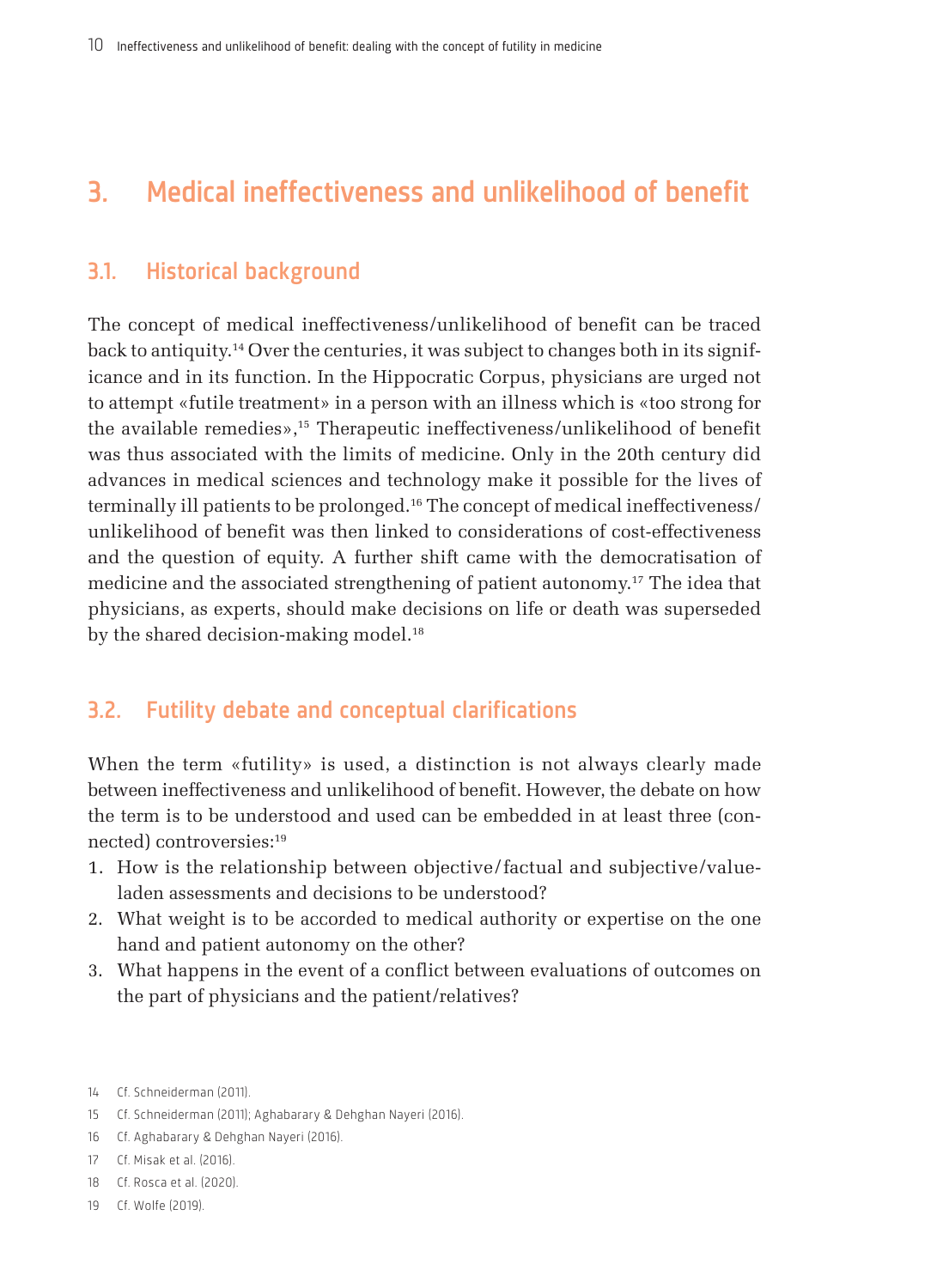Certain authors<sup>20</sup> seek to formulate an objective definition. The widely cited and used definitions of quantitative and qualitative futility derive from Schneiderman et al.21 Quantitative futility involves a medical judgement, based on empirical data, that the probability of treatment being successful (e.g. return of spontaneous circulation) is less than 1%. In contrast, qualitative futility refers to situations where, based on their values, patients see no benefit arising from treatment (e.g. absolute dependence on intensive care). Whereas quantitative futility relates to treatment goals, the focus with qualitative futility is on the patient's quality of life.

Another frequently used concept is that of physiological futility.<sup>22</sup> This relates to physiological effects and goals which cannot be achieved by means of a given treatment. This concept comes closest to the definition of ineffectiveness used in SAMS guidelines, but it can also cover unlikelihood of benefit. Thus, for example, antibiotic therapy in a case of viral infection would be ineffective, while intensive care in a patient with brain death would offer no likelihood of benefit.

Other authors raise fundamental objections to the concept of futility. They argue that the very fact that it relates to a selected goal makes it subjective and value-laden; at the same time, in their view, the concept creates an illusion of objective and factual judgement.23 The subjectivity of the goal and of the cut-off points (as regards the size or likelihood of occurrence of an effect) applies both to ineffective treatments and to those offering little likelihood of benefit. In order to highlight the dependence on a specific treatment goal and the evaluative component, alternative terms such as «inappropriate» or «non-beneficial» are therefore proposed.24 In a joint Policy Statement, a number of professional societies proposed that use of the term «futile» should be restricted to situations where a physiological goal simply cannot be achieved, and that the term «potentially inappropriate» should be used to cover all forms of ineffectiveness and unlikelihood of benefit which include an evaluative component.25 Against this view, it has been argued that the term «futility» offers the advantages of transparency and clarity, «confirm[ing] unambiguously that human beings are mortal, and medicine's powers are limited.»<sup>26</sup>

- 20 Cf. Brody et al. (1995); Schneiderman (2011).
- 21 Cf. Schneiderman et al. (1990).
- 22 Cf. Aghabarary & Dehghan Nayeri (2016); Brody et al. (1995).
- 23 Cf. Kyriakopoulos et al. (2017); Truog & White (2013); Wilkinson & Savulescu (2011).
- 24 Cf. Brett & McCullough (2017); Kyriakopoulos et al. (2017); Truog & White (2013).
- 25 Cf. Bosslet et al. (2015); Pope (2017).
- 26 Cf. Schneiderman et al. (2017).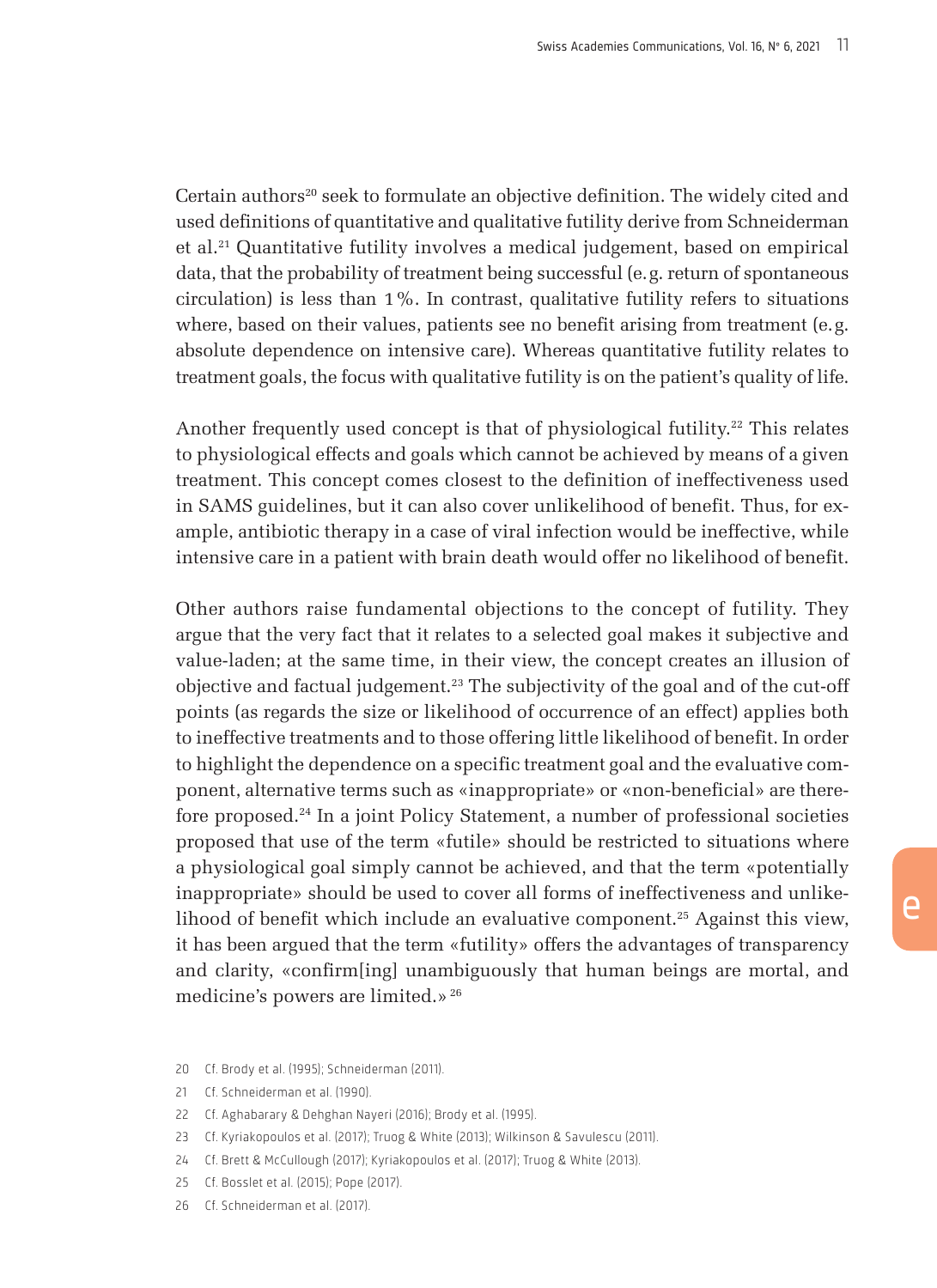One important result of this fundamental debate is the insight that futility relates to a defined treatment goal, which may vary according to the patient population. Thus, the ability to return to an appropriate living environment (i. e. at the very least, sustained provision of care outside the ICU), as mentioned in the SAMS guidelines on intensive-care interventions, is indeed a plausible (albeit not value-free) goal for the assessment of unlikelihood of benefit; in the first instance, however, it is only applicable in relation to ICU patients.<sup>27</sup> Beyond the fundamental conceptual controversies, pragmatic positions have been developed which emphasise that any decision concerning the appropriateness of an intervention is taken in a broader social and medical context.<sup>28</sup>

### 3.3. Ethical perspective

Futility is a multifaceted concept, and some authors have therefore expressed reservations about the use of this term. Medical futility has been described as «a complex, ambiguous, subjective, situation-specific, value-laden, and goaldependent concept which is almost always surrounded by some degrees of uncertainty; hence, there is no objective and valid criterion for its determination.»29 However, such criticism appears to be unduly sweeping, as there is no doubt that some values and goals are widely shared. Consequently, it is possible in certain constellations to speak of a general consensus with regard not only to ineffectiveness but also to unlikelihood of benefit. Ultimately, however, this also involves a value-based decision, embedded in the expertise of the knowledge community and reflecting societal norms and worldviews. In the development of such consensus views, a key role can be played by authorisation procedures and health technology assessment.30 These evaluations should be made as transparent as possible, be subject to critical reflection and be integrated into a decision-making process which patients help to shape. In particular, there is also a need for public debate on the question of what effect type, size and likelihood is sufficient to justify the use of limited resources. Here, it seems legitimate to distinguish the following three categories:<sup>31</sup>

28 Cf. Misak et al. (2016); Misak et al. (2014); Krones & Monteverde (2013).

29 Cf. Aghabarary & Dehghan Nayeri (2016); Nair-Collins (2015).

30 Cf. www.swissmedicalboard.ch

31 Cf. Misak et al. (2016), where three types of case are distinguished – «straightforward unnegotiated», «straightforward negotiated» and «non-straightforward».

<sup>27</sup> Cf. SAMS Medical-ethical guidelines «Intensive-care interventions» (2013, supplement issued in 2020 and 2021).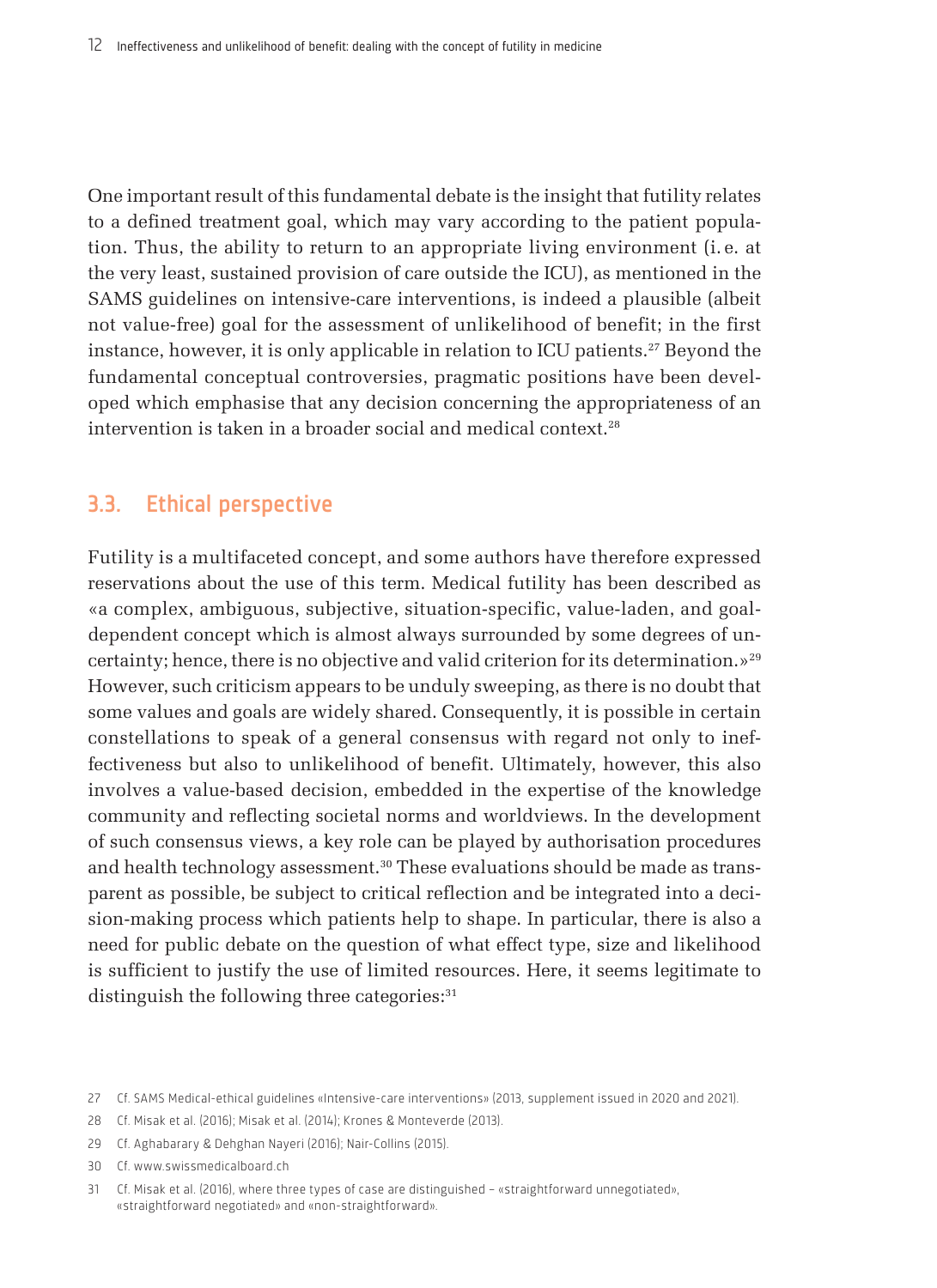#### – Category «Medicine decides»

In the case of physiological ineffectiveness, it can be determined empirically (even though a certain residual uncertainty or risk of error remains) that a treatment is not or would not (any longer) be effective. In such situations, medical professionals<sup>32</sup> should be able to decide that a treatment is no longer offered (e.g. use of extracorporeal membrane oxygenation in a patient with a poor prognosis). The decision relates to the medical facts and must be based on professional expertise. In this constellation, there is a presumption of a societal consensus granting medical professionals the relevant authority. Such situations are often also regulated at the policy level, for example via professional guidelines (see also Section 5.1 «Obligation to treat or to offer a particular treatment»). In a situation of this kind, dialogue with the patient and relatives is also essential. In particular, it is important to explain the rationale for the decision to patients and relatives.

#### – Category «Medicine advises»

This situation is the rule rather than the exception. Medical professionals inform patients (or authorised representatives) about the individual prognosis, the treatment options available, and the associated benefits and risks, and – at the patient's request – propose one or more possible treatments. The patient accepts or rejects the proposed treatment or chooses one of the options offered. Here, the patient's right to self-determination has priority, although it is to be borne in mind that while patients may refuse treatment at any time, they cannot generally demand particular treatments.<sup>33</sup>

#### – Category «Grey zone»

Different weights are accorded to therapeutic goals or interventions. In this situation, the evaluation of the empirical data is influenced by worldviews and societal values. For example, should a patient be entitled to receive a treatment which has proved ineffective in the last 50, 99 or 100 cases («Medicine decides»)?<sup>34</sup> The normative decision lies in the determination of the cut-off (quantitative futility) or in the evaluation of the relevance of therapeutic effects (qualitative futility). These situations generally also involve efforts to determine, together with the patient, whether the treatment is desired, even though the chances of success are low («Medicine advises»). The consequences of the treatment are not only relevant in terms of burdens for the patient and relatives (or the treatment team).

- 33 Cf. Aebi-Müller (2021).
- 34 Cf. Brett & McCullough (2017); Kyriakopoulos et al. (2017); Truog (2018).

<sup>32</sup> Cf. Truog (2018).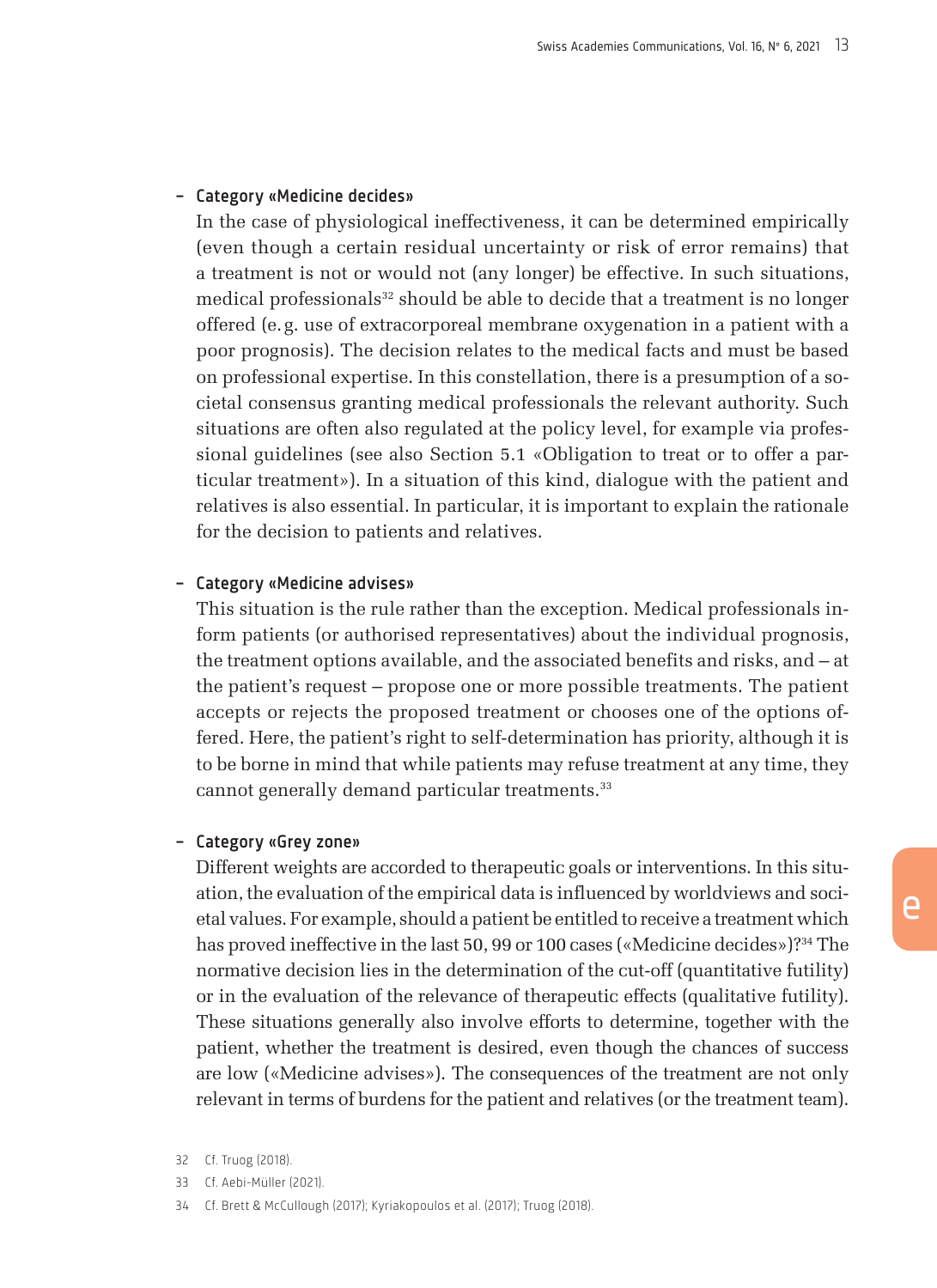In the case of high-cost treatments, possible opportunity costs must also be considered, as the resources used will no longer be available for other patients.35 In such cases, a treatment may possibly also be assigned to the «Medicine decides» category.



#### Figure 1: Futility and decision-making in medicine.

While for a closely circumscribed set of medical interventions effectiveness can be clearly ruled out on the basis of physiological processes or empirical medical evidence and knowledge, a much larger area remains in which evaluations of effectiveness may vary according to the goal of treatment. Lying between these two areas is a «grey zone», in which the question of what interventions are to be offered as therapeutic options needs to be negotiated in the specific social and economic context.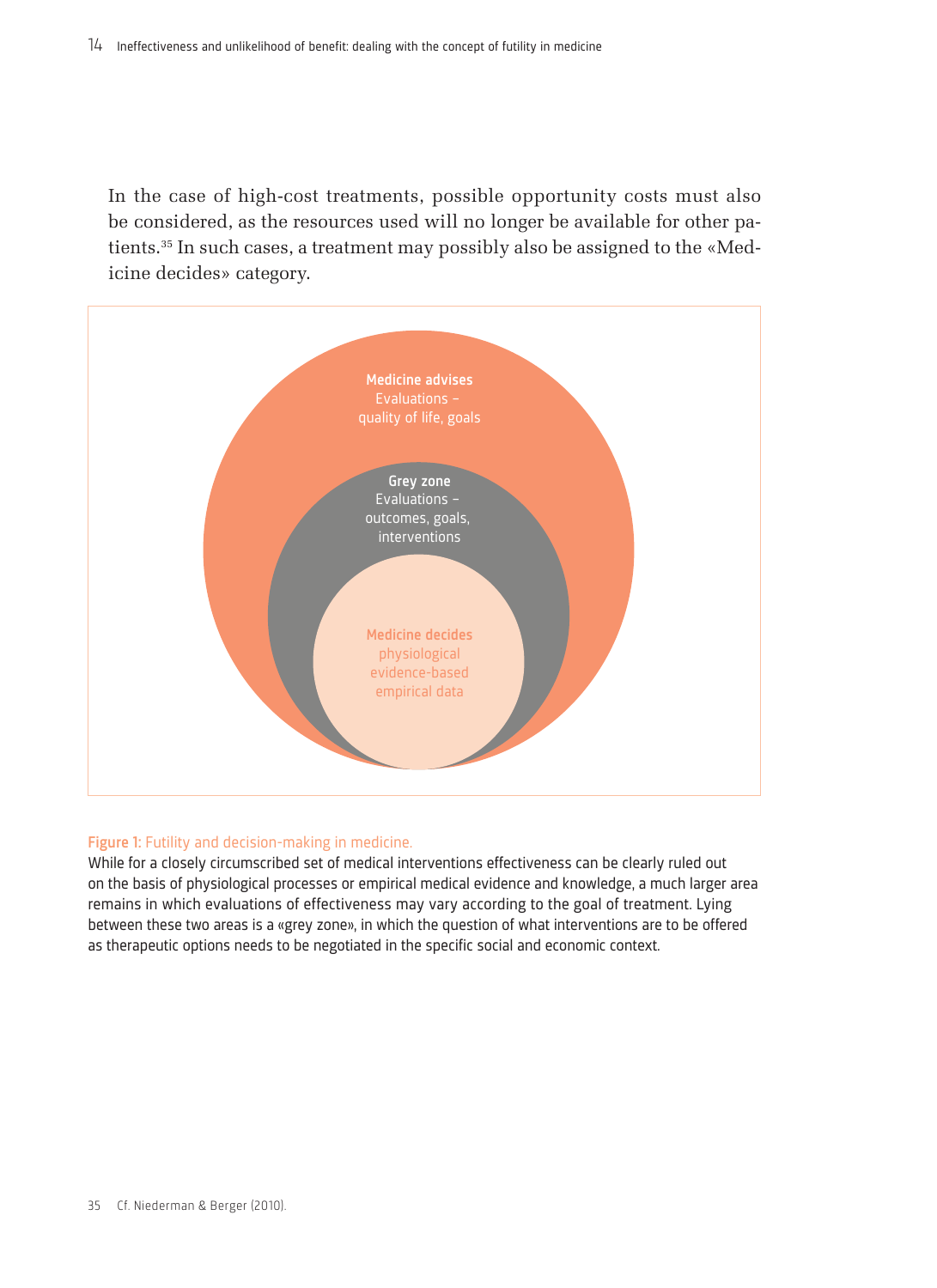## <span id="page-14-0"></span>4. Medical indication

### 4.1. Historical background

Ineffectiveness and unlikelihood of benefit are closely related to the concept of medical indication, which – like that of futility – can be traced back to ancient medicine. Since Galen, it has assumed a deontological character, involving an obligation to take medical action.36 In the Middle Ages, there then developed the theory of indications, which was increasingly based on empirical foundations and knowledge. Diagnostic and therapeutic decisions were derived from the signs and causes of a disease. Today, the establishment of an indication is seen as a discursive and normative process.

## 4.2. Conceptual clarifications and controversy concerning medical indication

The medical indication serves to justify the suitability and appropriateness of a medical treatment for achieving the treatment goal jointly determined with the patient. Here, as in the case of unlikelihood of medical benefit, there is disagreement as to the extent to which the concept of medical indication transcends the purely medical or scientific. Also relevant, as well as individual aspects and value-based considerations, are societal conceptions of good medical care and of the goals of medicine.37 As with the concept of futility, the medical indication may be partly determined by factors unrelated to patient welfare or equitable resource allocation. For example, medical decisions concerning the establishment of an indication may be influenced by the economic objectives of hospital management. To make the evaluative elements explicit, some authors have therefore proposed alternative concepts, such as «balancing of benefits and harms».38

The establishment of an indication involves two steps: firstly, the medical indication in the narrow sense offers a scientific, evidence-based justification of the suitability and appropriateness of a treatment for the agreed goal. This justification is empirical, purposive and causal and relates to the categorisation

37 Cf. Dörries, Lipp (2015); Maio (2015).

<sup>36</sup> Cf. Gahl (2015).

<sup>38</sup> Cf. Dörries (2015); Marckmann (2015).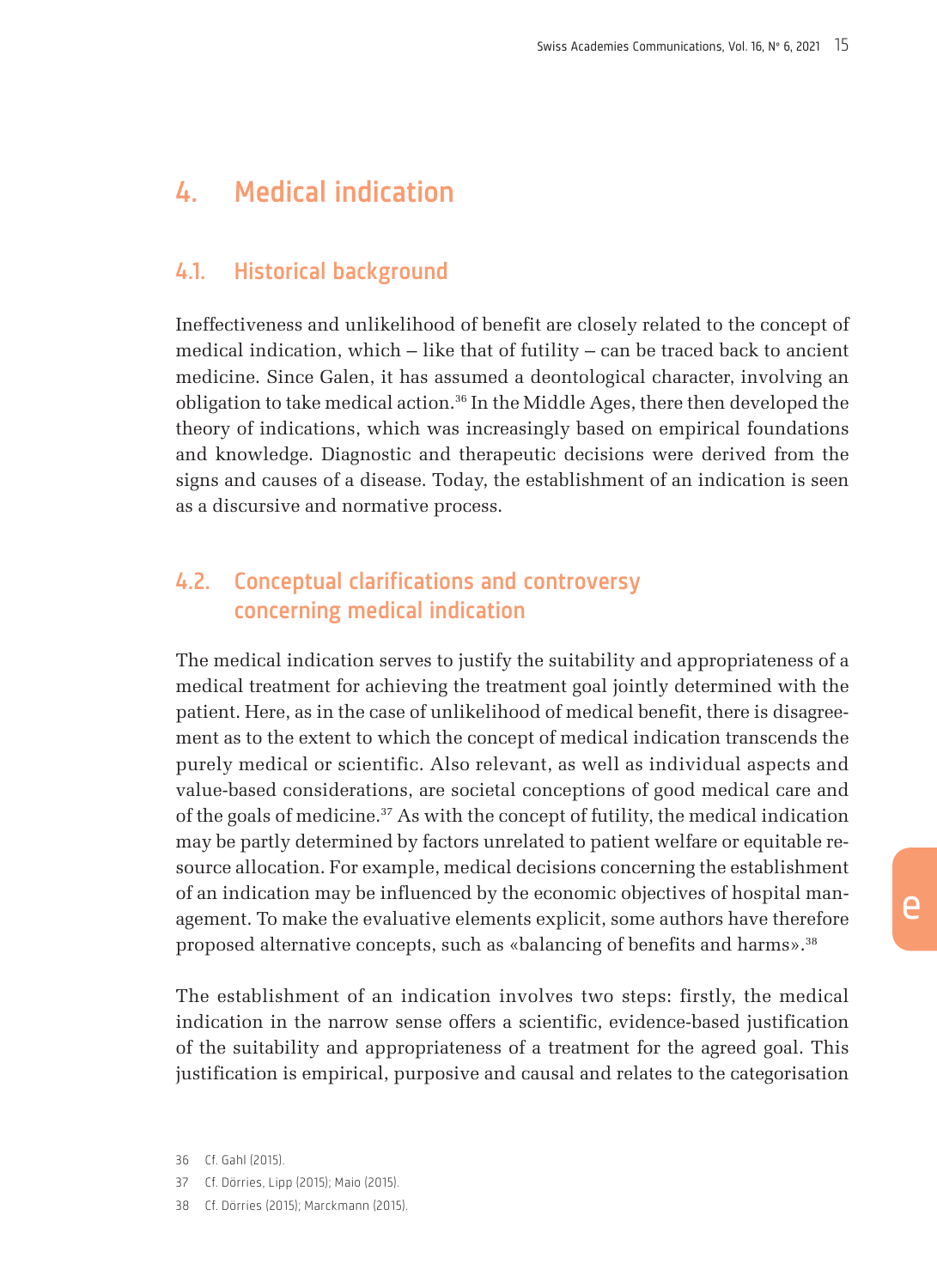of diseases and situations.39 Secondly, the treatment is assessed in relation to the patient's individual – medical and personal – situation. The medical indication thus has a dual character: it must be scientifically justifiable, while at the same time taking the patient's personal and individual situation and values into account.40 However, even though the establishment of an indication «inevitably makes reference both to scientific factors and to life-world aspects of the patient in his sociocultural context», $41$  this does not mean that it is arbitrary. It is embedded in well-defined decision-making structures and can be understood as a means of creating trust in scientific expertise.

Both ineffectiveness and unlikelihood of benefit thus represent a sufficient reason for a treatment not to be indicated. At the same time, an effective treatment does not automatically have to be performed. The benefits and risks of the available treatment options should first be assessed and the patient's wishes determined.

The concept of medical indication is thus reminiscent of the Federal Supreme Court's operationalisation of the concept of appropriateness, which is required under Art. 32 of the Federal Health Insurance Act (KVG): «Whether a medical treatment is appropriate is to be evaluated according to the diagnostic or therapeutic benefit of its application in a particular case, taking the associated risks into consideration.» Appropriateness coincides with the medical indication for a treatment, as also noted by the Federal Supreme Court: if a treatment is medically indicated, it is also appropriate.<sup>42</sup>

## 4.3. Ethical perspective

Like medical futility, the concept of medical indication can also be divided into various categories:43 an intervention is

- indicated,
- not indicated (ineffective and/or offering little likelihood of benefit),
- contraindicated (harmful), or
- the indication is doubtful.
- 39 Cf. Raspe (2015).
- 40 Cf. Neitzke (2015); Marckmann (2015).
- 41 Maio (2015).
- 42 «Lorsque l'indication médicale est clairement établie, le caractère approprié de la prestation l'est également» (Federal Supreme Court ruling BGE 130 V 532 S. 536).
- 43 Cf. Neitzke (2015).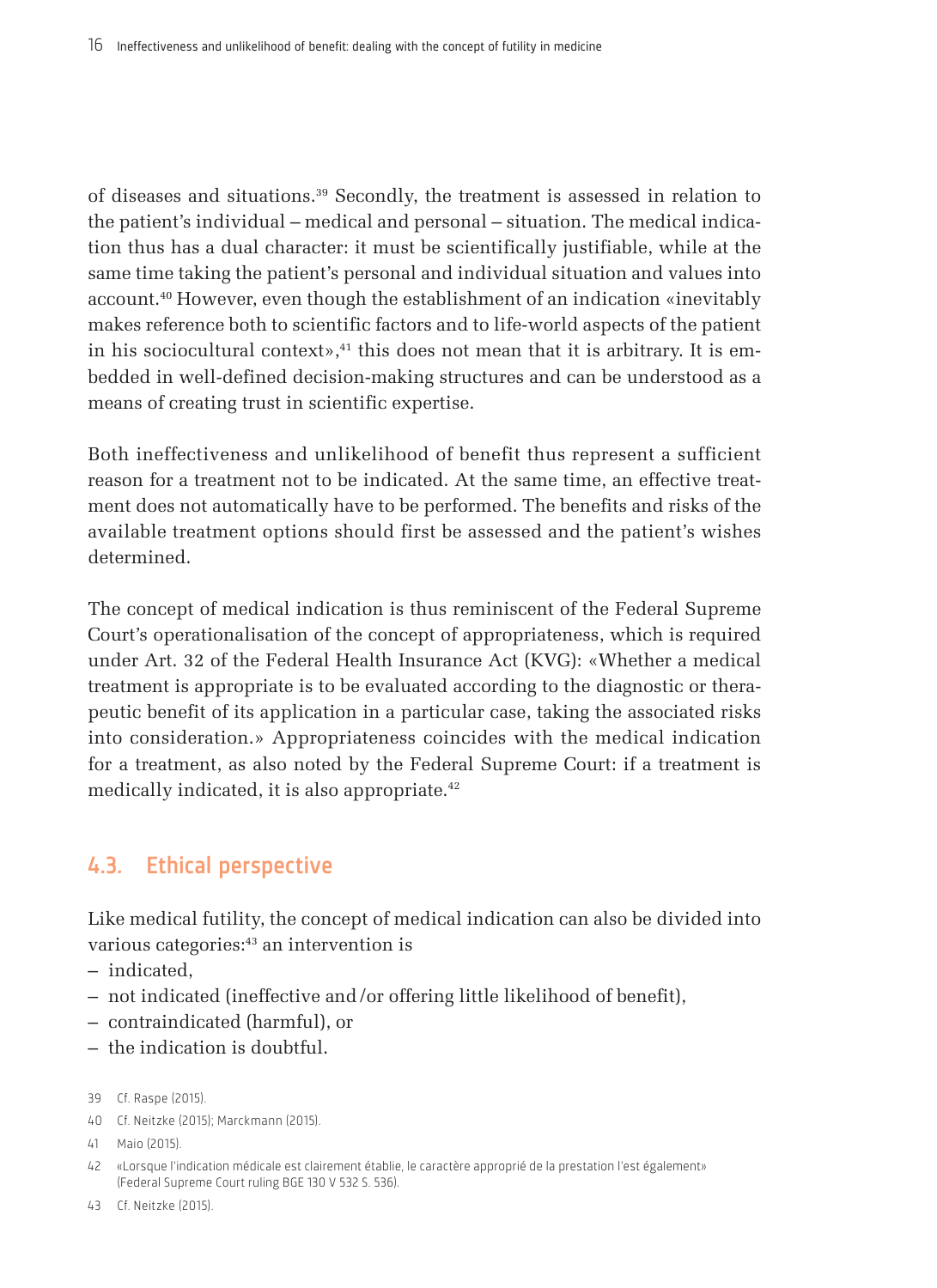The last-mentioned category corresponds roughly to the «grey zone» of medical ineffectiveness or unlikelihood of benefit. The indication for a treatment is doubtful with regard to the patient's individual and personal situation, if the probability of success is low and/or if the benefit is marginal or not supported by adequate scientific evidence.

To separate scientific from evaluative and individual elements of a medical indication, further distinctions can be made. A medical indication *sensu stricto* only relates to the scientific/medical domain and is concerned with the effectiveness of a treatment.44 In this sense, whether a treatment is considered to be indicated or not depends exclusively on evidence-based judgements. In addition, indications could be assigned a degree of recommendation, according to the degree of evidence.45 With regard to these medical assessments and judgements, patients stand in a relationship of trust to medical professionals and rely on the latter's expertise.

In the second step of the assessment, supplementing the establishment of the medical indication in the narrow sense, the concept of benefit is employed, as described above (cf. Section 4.2). The evaluations which are brought to bear in the decision-making process with the patient are thus explicitly highlighted. Here, patient autonomy and professional expertise are closely intertwined. In an additional assessment step, ethical obligations are weighed up vis-à-vis relatives, other patients and the wider health insurance community.46 Finally, the balance of benefits, risks and burdens is considered; this can be subsumed under the concept of appropriate care.

The quality of the medical indication is subject to various risks. On the one hand, a growing focus on the individuality of patients and their wishes could fuel the idea of wish-fulfilling medicine, pushing the normative, evidence-based character of the medical indication into the background.47 On the other hand, economic incentives could induce medical professionals to focus not on the patient's interests but on other, medically irrelevant factors when establishing an indication<sup>48</sup>

- 44 Cf. Marckmann (2015).
- 45 Cf. Raspe (2015).
- 46 Cf. Marckmann (2015).
- 47 Cf. Maio (2015); Raspe (2015).
- 48 Cf. Dörries (2015); Maio (2015); Raspe (2015).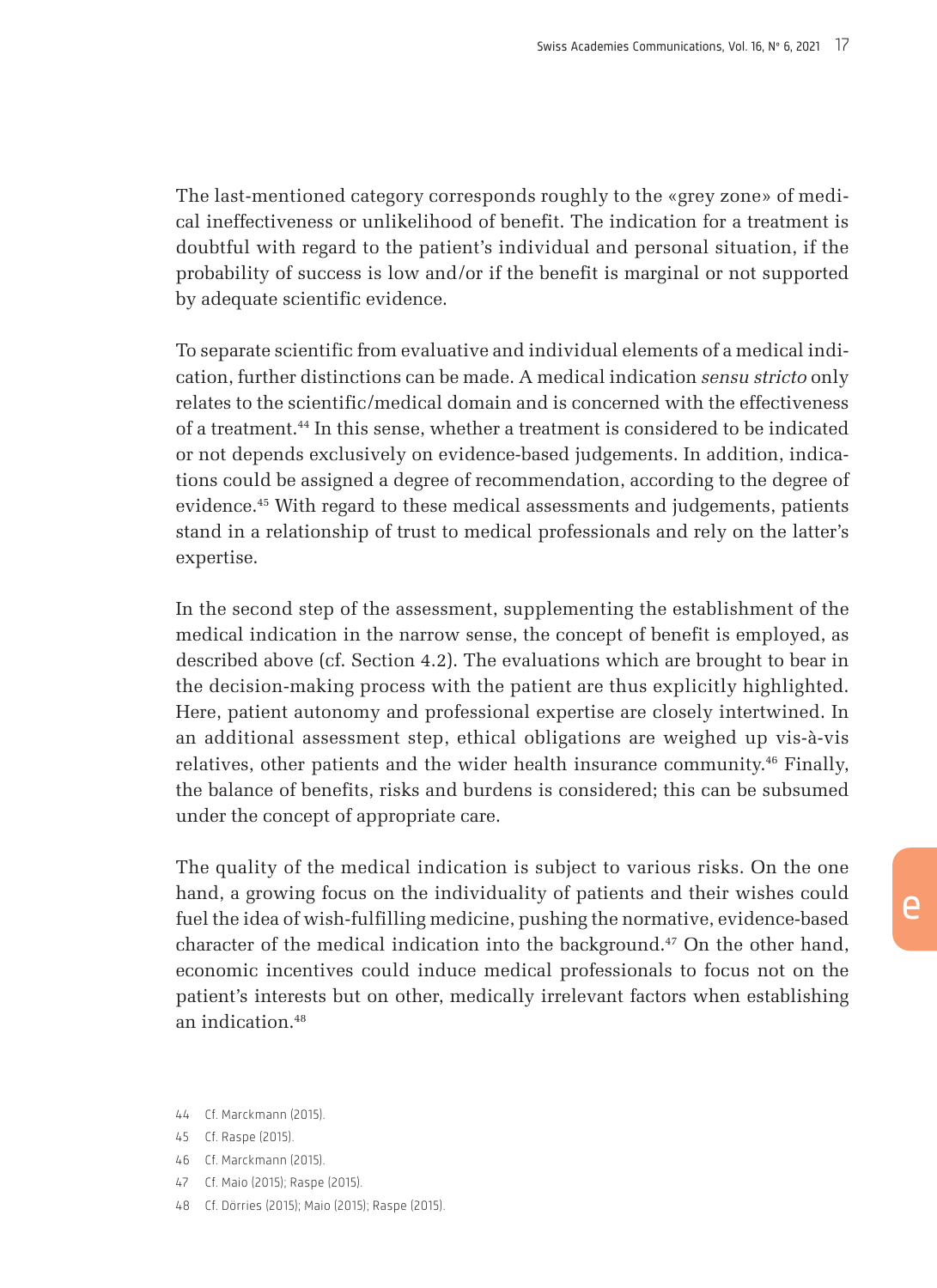## <span id="page-17-0"></span>5. Legal aspects

In order to provide a legal assessment of treatments which are ineffective or offer little likelihood of benefit, it is necessary to consider the various issues which may arise in this connection.49 To be examined, firstly, are the questions under what conditions an obligation to treat or an obligation to offer a particular treatment exists (Section 5.1); what the position is if an offer of treatment is refused (5.2); and how to proceed in the event of an unclear indication (5.3). Not to be considered here, in the first instance, is the question under what conditions a treatment must be reimbursed by a health insurer.

If agreement exists between the physician and the duly informed patient (or authorised representative) that a treatment is to be carried out, not carried out, or discontinued, no further difficulties arise from a legal perspective. Accordingly, only situations of conflict are explored below.

#### 5.1. Obligation to treat or to offer a particular treatment

Conflicts may arise if patients demand a treatment which they have not been offered. This raises the question under what conditions a physician is legally obliged to offer a treatment. In the legal literature, it is widely agreed that treatments which are not indicated do not have to be offered, either by a hospital or by a physician. The concept of medical indication is therefore of substantial importance. As shown in Section 4.2, the physician retains a degree of discretion. However, the indication established on the basis of the physician's professional expertise and experience (with consideration being given to specialist guidelines, where appropriate) sets the framework within which a patient can exercise his or her right to self-determination – understood as a right to refuse control by others (cf. Section 5.2).<sup>50</sup> Thus, in the case of treatments which, according to medical criteria, offer «little likelihood of benefit», there is no obligation to treat and the physician is not required to offer the patient (or authorised representative) any such treatment. Equally, the physician is not required to refer the patient to a colleague or an institution where such treatment may be available.

<sup>49</sup> Not covered in the following discussion are triage situations in the narrow sense, i.e. resource scarcity in relation to ICU beds (cf., for example, Aebi-Müller 2021).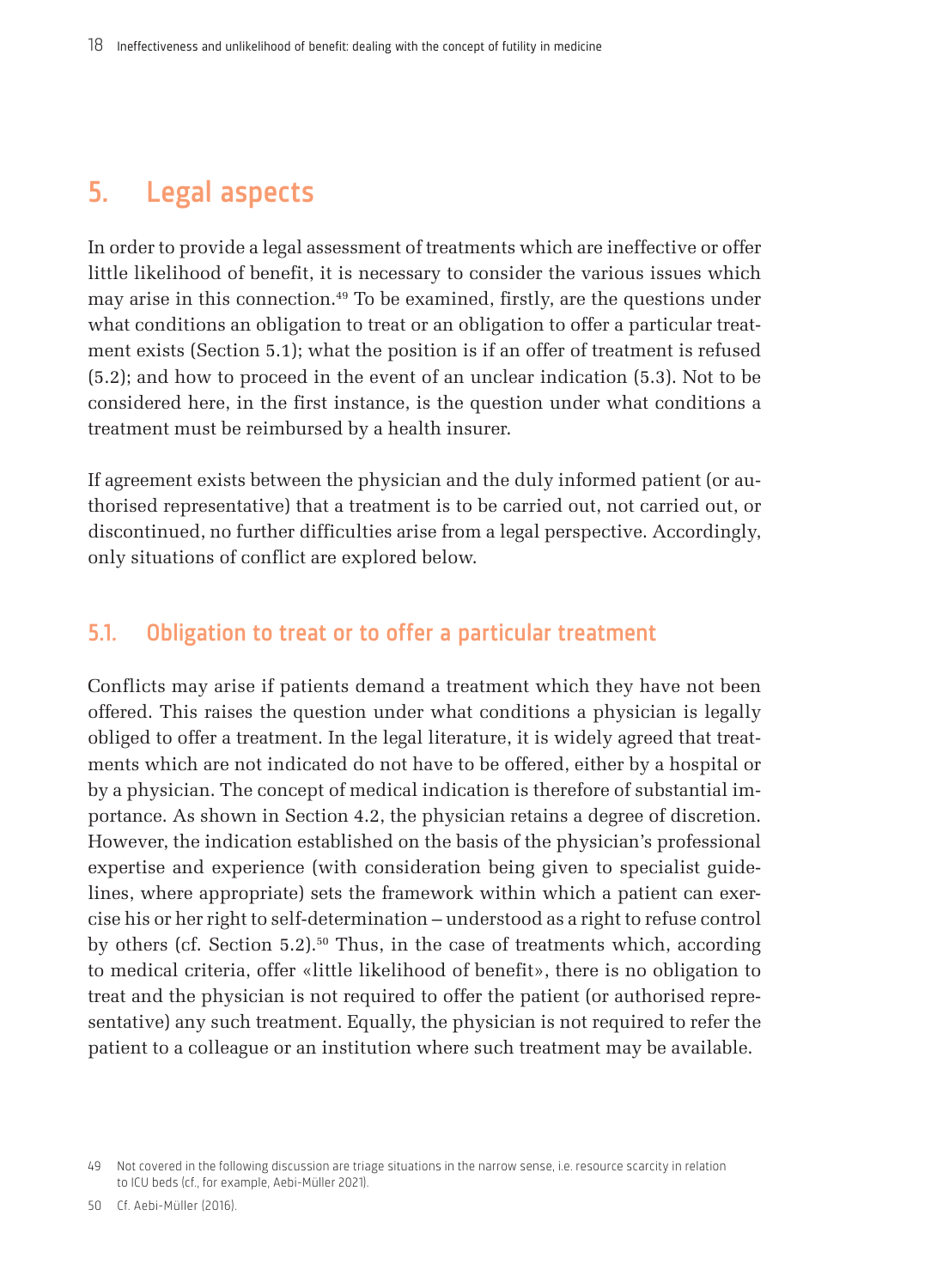For the sake of completeness, it should be noted that, for physicians, an actual obligation to treat is in any case the exception rather than the rule, being confined to the provision of assistance in an emergency.51 Even when such an obligation exists, treatments which are not indicated do not have to be offered.<sup>52</sup>

#### 5.2. Refusal of treatment offered or recommended

Treatment must not be carried out if a duly informed patient with capacity (or authorised representative) decides to refuse an intervention specifically offered or not to undergo treatment of any kind.53 In such cases, the only point to note is that such a decision should be made freely and not on the basis of one-sided, directive information or non-objective reasoning on the part of health professionals (pseudo-futility). A decision on the discontinuation or refusal of treatment made under pressure or as a result of non-impartial information would not be legally valid, so that the question of liability could then arise. Otherwise, the refusal of medical interventions is to be respected, regardless of the underlying motives, with exceptions to be made only (in exceptional cases) for child protection measures<sup>54</sup> or  $-$  in the case of patients lacking capacity or where their interests are jeopardised by an authorised representative – for adult protection measures.<sup>55</sup>

## 5.3. Conflict in cases of doubtful indication («grey zone»)

From a legal perspective, the situation is most difficult in cases where there are doubts as to whether a treatment which has been requested is indicated or not, and the physician or treatment team take the view that it would be better if the treatment were withheld. It is true that a refusal by a patient (even of a clearly indicated treatment, all the more so for one which is not unequivocally indicated) is legally unproblematic and to be respected, while treatment which is (clearly) not indicated need not be offered in the first place. However, the question arises what role is to be played by the patient's wishes within the «grey zone». Court practice is rarely concerned with such cases, and if it is, then generally only

<sup>51</sup> Cf. Art. 40 let. g of the Medical Professions Act (SR 811.11): They shall provide aid in urgent cases and participate in emergency services in accordance with cantonal requirements.

<sup>52</sup> Cf. Aebi-Müller (2016).

<sup>53</sup> Cf. Aebi-Müller et al. (2016). § 2, margin no. (Rz) 94, with additional references.

<sup>54</sup> Cf. Pfister Piller (2016).

<sup>55</sup> Cf. SAMS Medical-ethical guidelines «Coercive measures in medicine» (2015).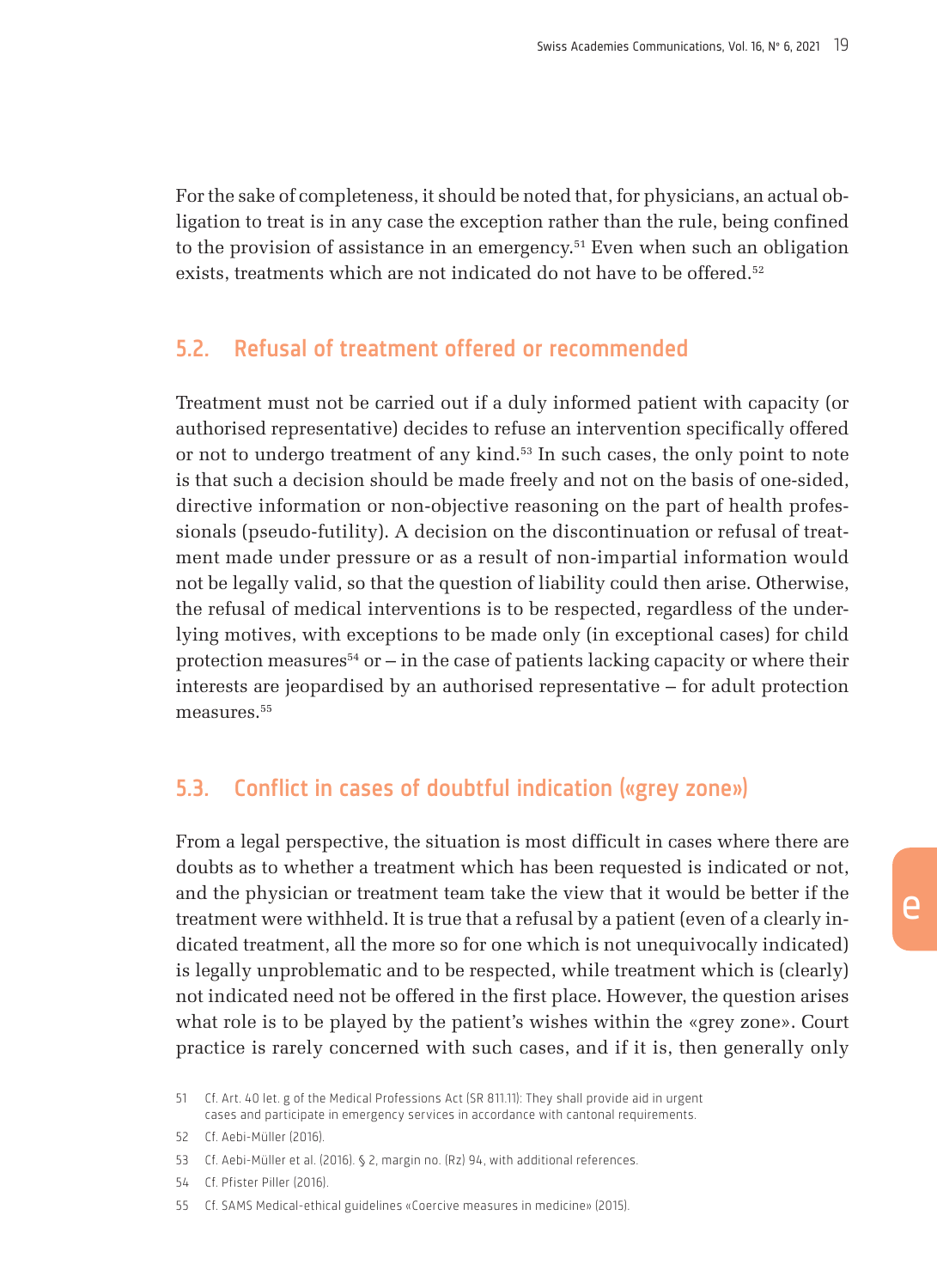<span id="page-19-0"></span>with regard to the reimbursement of costs by health insurers. Since the efficacy, appropriateness and cost-effectiveness of a treatment are a prerequisite for mandatory reimbursement, this can also serve as a starting point in the dialogue between physician and patient to determine whether an obligation to offer treatment exists.56 If no agreement is reached in discussions between the medical professionals involved and the patient or authorised representative, the following cases need to be distinguished: if the resources required for the requested treatment are essentially available and if at the same time a requirement exists for reimbursement of costs by the health insurer, then – in doubtful cases – treatment should be carried out (or attempted) as requested. If, however, one or both of these conditions are not met, the treatment should generally not be carried out, or treatment already initiated should be discontinued and, if appropriate, the focus should be shifted to palliative care.

## 6. Conclusions

The concept of futility is complex, and the associated terms «ineffectiveness», «unlikelihood of benefit» and «indication» are used and distinguished from each other in different ways. The present recommendations provide a basis for the clear and consistent application of these terms.

Both ineffectiveness and unlikelihood of benefit represent a sufficient reason for the absence of an indication (treatment not indicated). This does not, however, mean that any treatment which may be effective is necessarily indicated, for the benefits and risks (negative aspects for the patient, appropriateness) also need to be assessed and the patient's wishes taken into consideration.

The question when something is or is not to be classified as «futile» depends essentially on *what* is defined as a satisfactory outcome. Remaining of central importance, therefore, is the question *what* an appropriate treatment goal is. *Who* determines the treatment goal? Can this be adequately achieved by means of the intervention? Is the ratio of benefits to risks and burdens acceptable for the patient? Of crucial importance is the distinction between those decisions which clearly rest with medical professionals (cf. Section 3.3: «Medicine decides») and those which need to be made jointly with the patient (cf. Section 3.3: «Medicine advises»/«Grey zone»). Some areas exist in which there is a robust social consensus in support of decisions being made independently by medical profes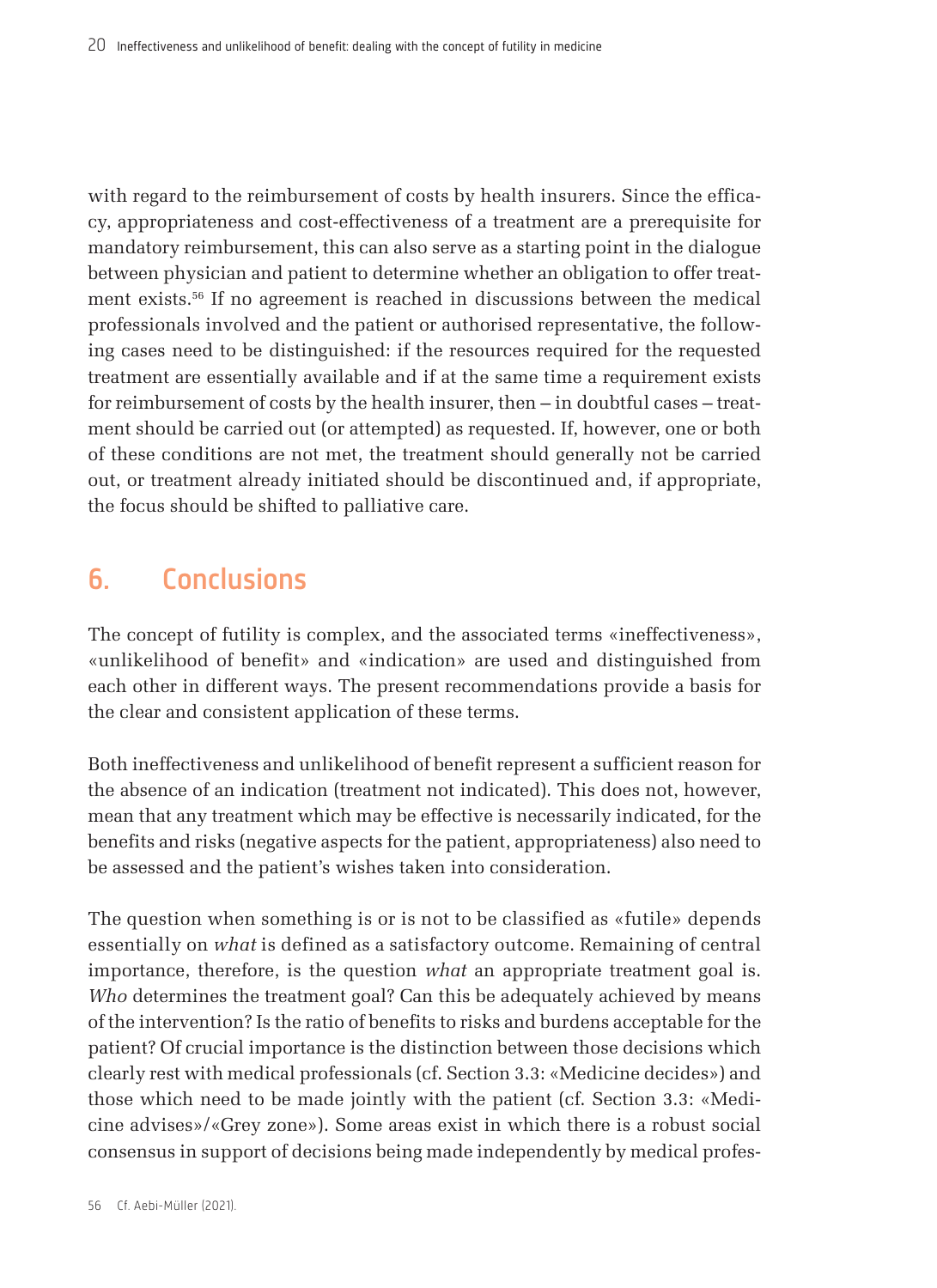sionals even against the wishes of those concerned – for example, in cases where patients, authorised representatives or relatives demand treatments which are not part of recognised medical practice, or are opposed to the withdrawal of a treatment even though the continuation thereof is to be regarded, on medical grounds, as offering little likelihood of benefit (e.g. discontinuation of treatment in refractory heart failure or in persistent vegetative state). In such constellations, the concept of futility strengthens the autonomy and expertise of the medical treatment team. At the same time, the concept of unlikelihood of benefit can help relatives to accept a withdrawal of treatment which is also based on sound legal foundations (cf. Section 5.1) and to consent to palliative care.57 In all constellations, however, dialogue with the patient and relatives remains central.

According to the SAMS guidelines «Decisions on cardiopulmonary resuscitation», for example, CPR offers little or no likelihood of benefit in cases where a short- or medium-term extension of life, with a quality of life tolerable *from the patient's perspective*, can almost certainly be ruled out. At the same time, the guidelines also define criteria for situations in which the initiation of CPR is not indicated (or negotiable) because there is clear evidence that it would offer little or no likelihood of benefit.<sup>58</sup>

<sup>57</sup> Cf. Šarić et al. (2017); Truog (2018).

<sup>58</sup> Clear evidence: unwitnessed cardiac arrest, absence of hypothermia, asystole, no first-responder CPR, emergency medical services response time >10 minutes. The guidelines point out that, in practice, for the relatives' sake, CPR is sometimes attempted for a limited period – above all, to demonstrate that every effort was made; however, it is noted that this is ethically problematic.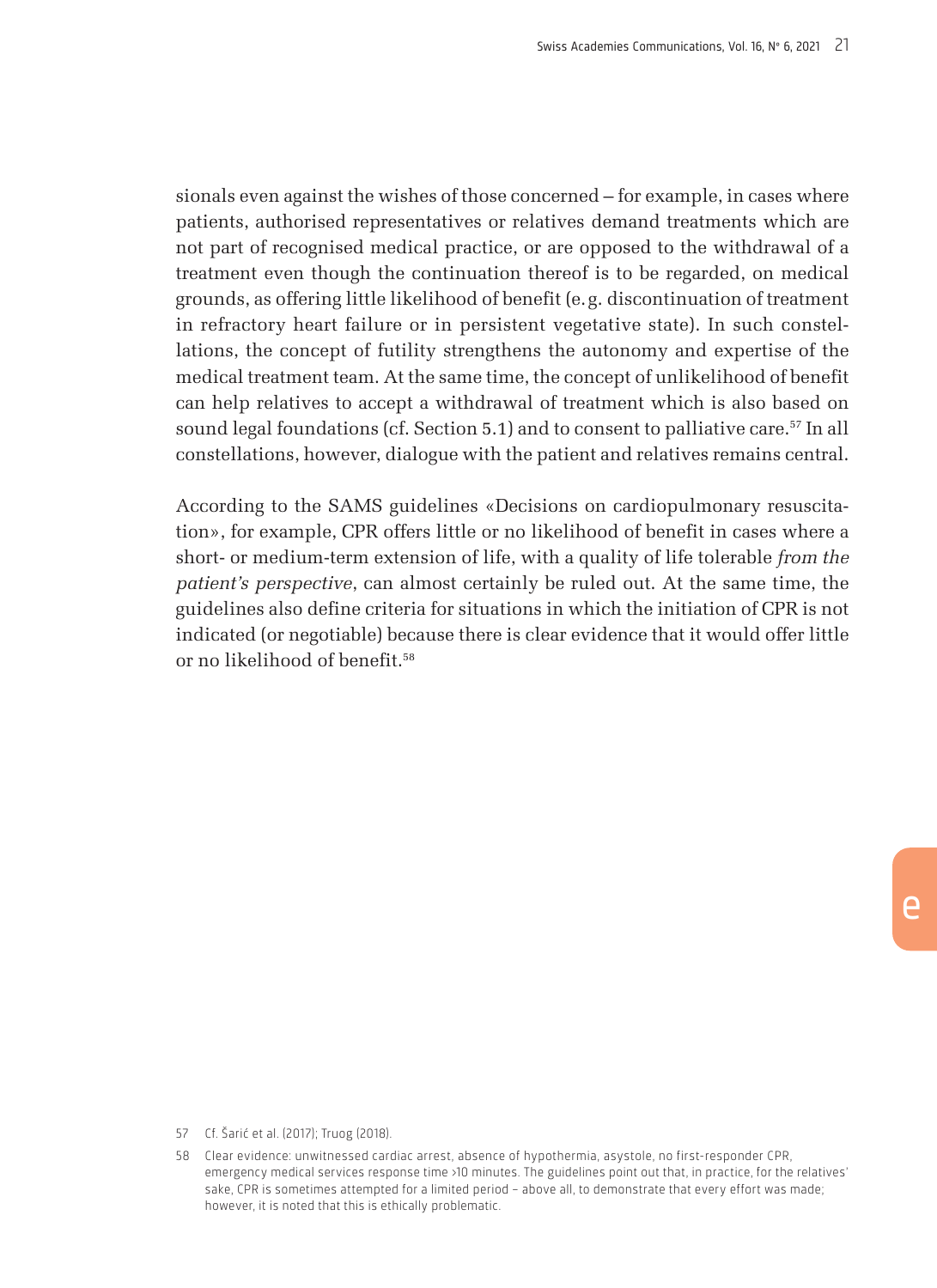The following Table – supplementing the text – shows how the concepts of ineffectiveness, unlikelihood of benefit and indication relate to each other.

| Futility                                                                                                                                                                                  |                                                                                                                                                                                                                                                                                                                                                                                                                                       |                                                                                                                                                                                                                                                                                                                                                                                 |                                                                                                                                                                                                                                                                                                                                    |  |  |  |
|-------------------------------------------------------------------------------------------------------------------------------------------------------------------------------------------|---------------------------------------------------------------------------------------------------------------------------------------------------------------------------------------------------------------------------------------------------------------------------------------------------------------------------------------------------------------------------------------------------------------------------------------|---------------------------------------------------------------------------------------------------------------------------------------------------------------------------------------------------------------------------------------------------------------------------------------------------------------------------------------------------------------------------------|------------------------------------------------------------------------------------------------------------------------------------------------------------------------------------------------------------------------------------------------------------------------------------------------------------------------------------|--|--|--|
| Ineffectiveness                                                                                                                                                                           |                                                                                                                                                                                                                                                                                                                                                                                                                                       | Unlikelihood of benefit                                                                                                                                                                                                                                                                                                                                                         |                                                                                                                                                                                                                                                                                                                                    |  |  |  |
| ineffective                                                                                                                                                                               | probably<br>ineffective                                                                                                                                                                                                                                                                                                                                                                                                               | no likelihood<br>of benefit                                                                                                                                                                                                                                                                                                                                                     | little likelihood<br>of benefit                                                                                                                                                                                                                                                                                                    |  |  |  |
| Specific therapeutic<br>goal cannot be<br>achieved with<br>treatment. <i>i.e.</i><br>therapeutic success<br>is not possible<br>(e.g. antibacterial<br>treatment of a viral<br>infection). | Probability of<br>specific therapeutic<br>success unclear or<br>low, with at best the<br>prospect of a limited<br>effect (e.g. pre-<br>scription of digoxin<br>in refractory heart<br>failure).                                                                                                                                                                                                                                       | Even if treatment is<br>potentially effective,<br>there is little prospect<br>of achieving the over-<br>arching therapeutic<br>goal (e.g. cure, survival<br>with acceptable quality<br>of life) desired by the<br>patient (e.g. experi-<br>mental chemotherapy<br>in advanced meta-<br>static cancer with<br>a low probability of<br>extension of survival<br>by a few months). | Fven if treatment is<br>potentially effective,<br>the overarching<br>therapeutic goal<br>(e.g. cure, survival<br>with acceptable quality<br>of life) desired by<br>the patient cannot<br>be achieved (e.g.<br>resuscitation after<br>interruption of oxygen<br>supply for several<br>minutes in a patient<br>with end-stage COPD). |  |  |  |
| not indicated<br>(or contraindicated,<br>if harmful)                                                                                                                                      | doubtful indication (potentially inappropriate)<br>For indication, assessment of appropriate-<br>ness is required.<br>$\rightarrow$ Evaluation of the ratio of the size and likeli-<br>hood of benefit to risks and adverse effects<br>For reimbursability (in the area of compulsory<br>health insurance), assessment of cost-<br>effectiveness is required.<br>→ Evaluation of cost-effectiveness<br>(Health Technology Assessment) | not indicated<br>(or contraindicated,<br>if harmful)                                                                                                                                                                                                                                                                                                                            |                                                                                                                                                                                                                                                                                                                                    |  |  |  |
| Remaining essential in all types of situation is dialogue with the patient concerning the overarching                                                                                     |                                                                                                                                                                                                                                                                                                                                                                                                                                       |                                                                                                                                                                                                                                                                                                                                                                                 |                                                                                                                                                                                                                                                                                                                                    |  |  |  |

Remaining essential in all types of situation is dialogue with the patient concerning the overarching and specific therapeutic goals and the treatment options available. If the indication is doubtful, the patient is to be involved in the decision-making process (shared decision-making).

#### Please note: Two points are, however, not captured by the Table:

1. The aspect of appropriateness, which concerns the ratio of benefits to risks/burdens for the patient (it may be that a significant benefit can only be obtained at an extremely high cost, so that the net benefit is low); in such a case, treatment would not be futile, but disproportionate.

2. Cost-effectiveness and the ratio of the net benefit for the patient to the costs (value; all three criteria combined – efficacy, appropriateness and cost-effectiveness – can be subsumed under the concept of appropriate care).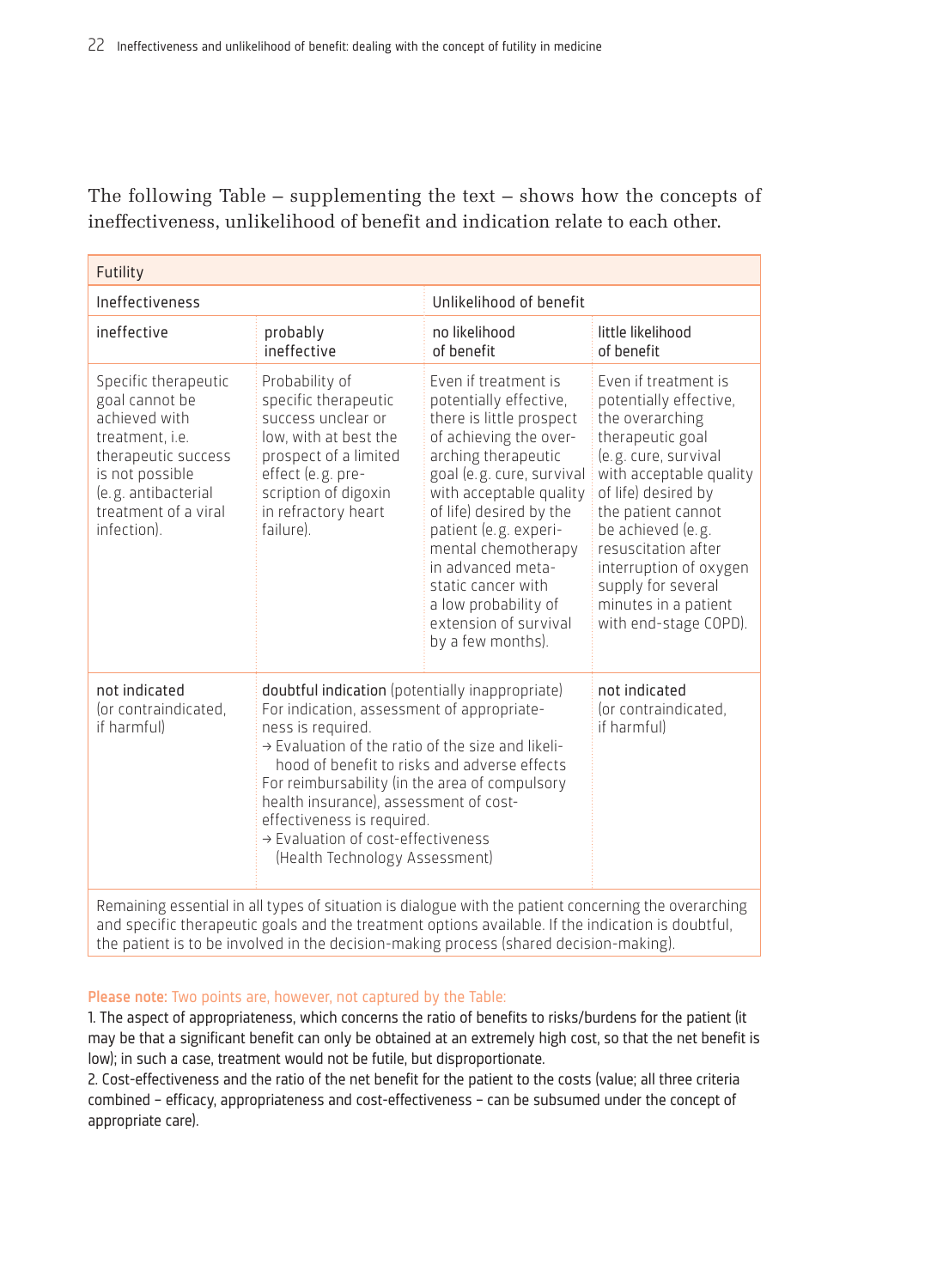## <span id="page-22-0"></span>7. Recommendations

If the ineffectiveness or unlikelihood of benefit of a treatment is clearly established, then there is no medical indication for it («Medicine decides»). The following recommendations are designed to encourage all concerned to deal consciously with the concept of futility, especially in those situations where – irrespective of the patient's preferences – ineffectiveness or unlikelihood of benefit is not clearly established («Medicine advises»/«Grey zone»»). Here, the following recommendations are relevant:

### 7.1. Defining the goal of treatment

The overarching goal of treatment must be jointly defined with the patient or authorised representative. This requires medical professionals to take into consideration the patient's ideas and level of knowledge, needs, wishes and fears, and to enquire about the patient's preferences. Professionals are to be guided by the treatment goal and to assess whether the proposed procedure is in accordance with the goal. The results are to be documented in an appropriate form.

Example: A patient with cervical cancer develops obstructive kidney failure which, if untreated, can be rapidly fatal. The patient would like to live to see the birth of her grandchild in two months' time. Dialysis can extend life without, however, affecting the underlying malignancy. But as it makes it possible for the patient to live to see her grandchild born, it may be appropriate.

### 7.2. Acknowledging personal bias

The establishment of an indication is not only based on objective facts, but is frequently influenced by non-scientific factors. For example, professional judgement may be coloured by subjective, emotional evaluations of disease situations or patient groups, or by anxiety about awkward conversations, but also by conflicts of interest. Such influences are to be acknowledged and subjected to critical reflection.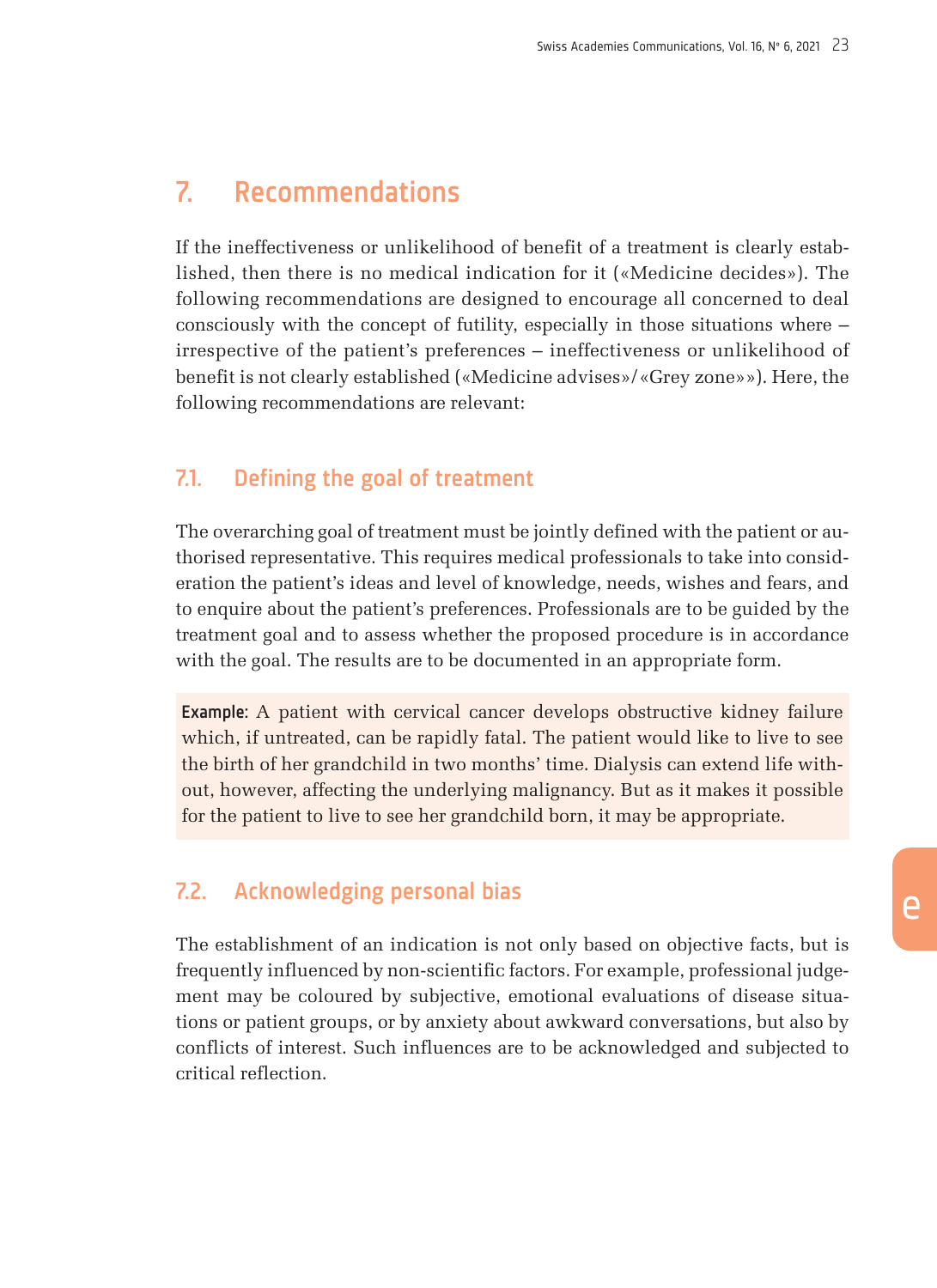Example: Medical professionals are aware that, for certain patient groups, they may tend to dismiss a treatment more rapidly as ineffective or offering little prospect of benefit and thus not offer or perform it, e.g. in the case of people with diabetes or addiction disorders.<sup>59</sup>

### 7.3. Interprofessionality

Indications should be established in an interdisciplinary and multiprofessional manner (within the team). Specialists are to be involved in the assessment of ineffectiveness or unlikelihood of benefit.

Example: Hospital physicians and nurses who need to assess whether or not dialysis should be performed in a patient discuss the situation with the nephrologist and GP responsible, as well as with the patient and relatives.

### 7.4. Biopsychosocial approach to the patient

The decision on the appropriateness and/or effectiveness of a treatment should take into consideration not just physiological but also psychological and social aspects.

Example: A treatment is assessed not «atomistically» with regard to a specific problem to be dealt with (e. g. a surgical procedure requiring bed rest for wound healing in a frail patient with psychomotor agitation), but holistically, considering the patient as a whole. This means that other diseases and the patient's general situation are also taken into account.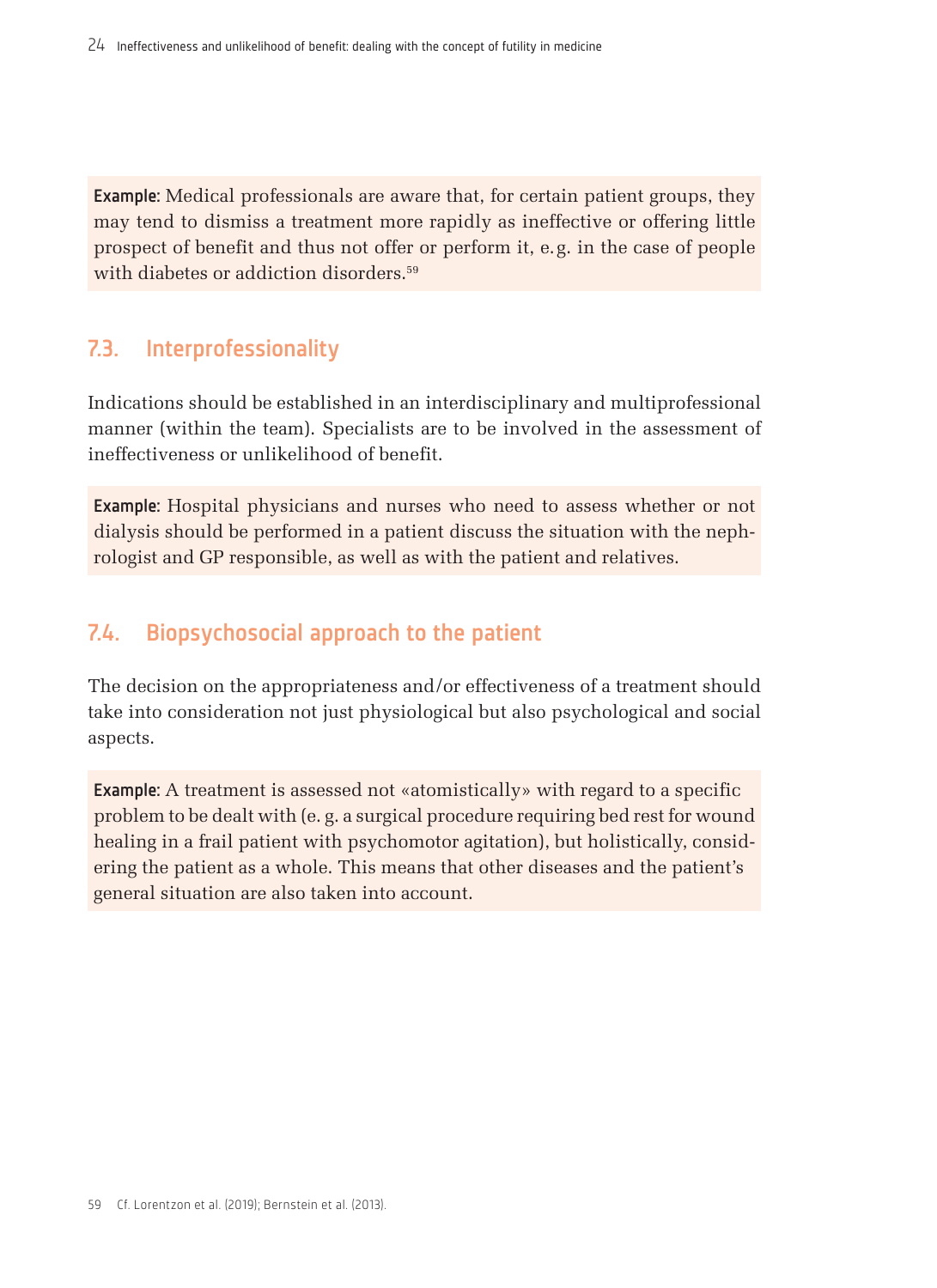### 7.5. Taking account of patients' values and worldviews

Patients' personal values and worldviews or cultural characteristics influence their conception of autonomy, affect their understanding of disease and cure, and may lead to different weights being accorded to treatment options or a prognosis. This needs to be taken into account insofar as indications which are negotiated or lie within the «grey zone» are concerned.

Example: Parents who, for reasons of worldview, insist on the continuation of ICU treatment in a child with multi-organ failure and severe CNS damage, with no prospect of improvement, are offered psychological support. If religious motives are predominant, it may be helpful – with the parents' consent – to involve representatives of the religious community in the dialogue.

#### 7.6. Focusing on dialogue

Communication/dialogue makes it possible to identify the needs of patients and relatives, create trust and arrive at good decisions. It should be borne in mind that, for example, the role of medical professionals and also of patients may change in the course of severe illness. If it becomes apparent that treatments are proving ineffective, it is important to negotiate subsequent steps acceptable to all parties through dialogue.

Example: In an elderly ICU patient with severe Covid-19, the prognosis is deteriorating. By talking to the relatives, it is possible to address their concern that the proposed discontinuation of treatment may be due to a shortage of beds, with their relative now having to make room for a younger patient.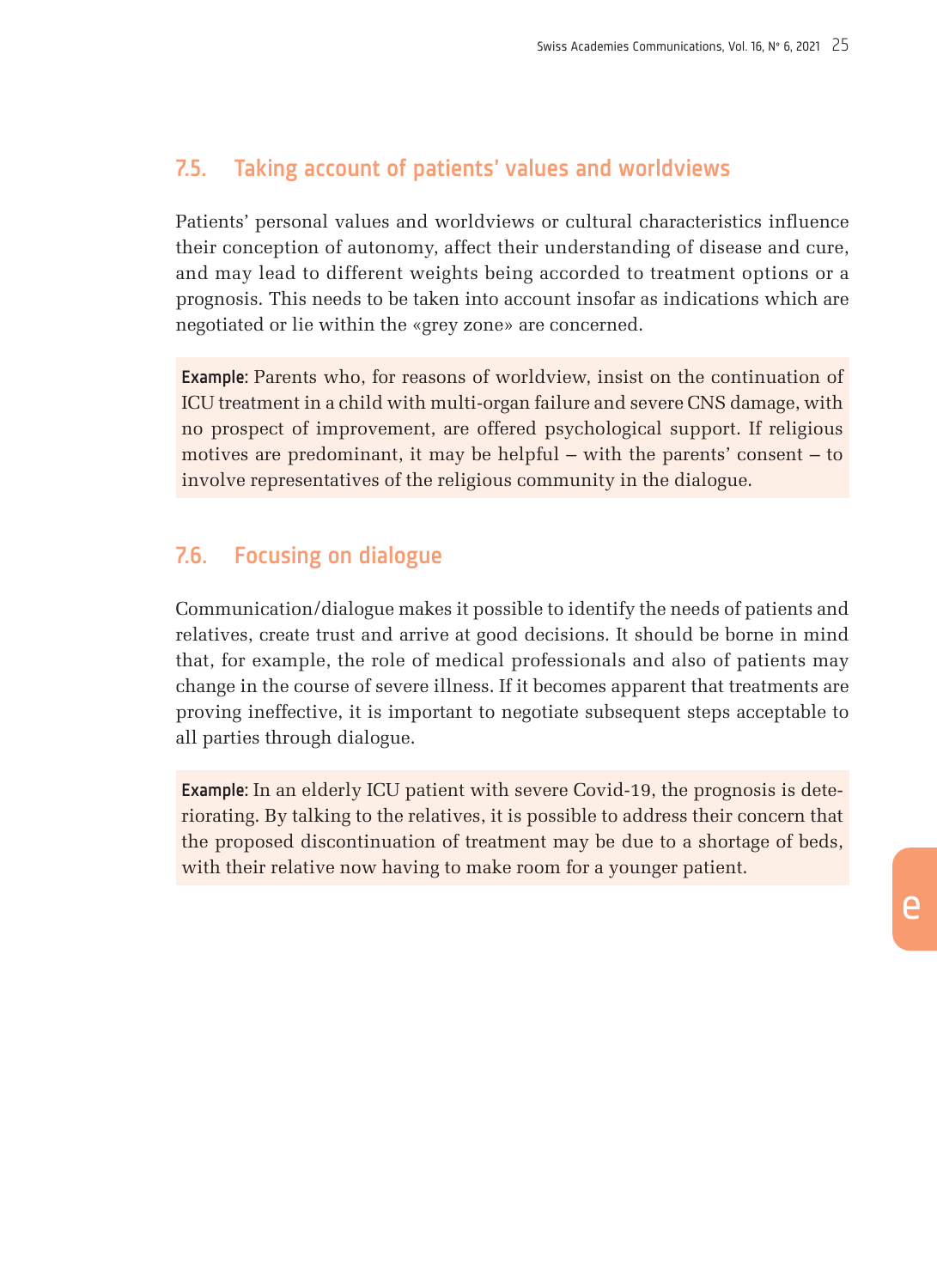## 7.7. Transparency

Indications should be established on the basis of scientific evidence, medical experience and the patient's situation. If the effectiveness of a treatment or the prognosis cannot be assessed with certainty, this should be explained transparently and taken into consideration in the decision-making process (subjective evaluation of the patient). A seemingly objective statement to the effect that an intervention would be of no benefit is not permissible (pseudo-futility $^{60}$ ).

Example: A surgeon confronts the patient with a decision which has been made (rejection of a surgical procedure based on poor prognosis) and provides information on the background to the decision (poor prognosis).

## 7.8. Integrating palliative care at an early stage

It is important to explain clearly to the patient that the withholding or withdrawal of therapies does not mean that treatment will no longer be provided, but that the focus is to be shifted to palliative care. Even if therapies offer «little or no likelihood of benefit» in terms of survival with an acceptable quality of life, effective and highly appropriate interventions are available if the goal of treatment is shifted to palliation.

Example: In the context of persistent severe illness (e.g. COPD, severe neurodegenerative disease such as amyotrophic lateral sclerosis, or severe psychiatric disease such as anorexia nervosa), unlikelihood of benefit means that intensive care or other treatments aimed at extending life are no longer indicated and palliative care becomes of prime importance.

Professional societies, nursing organisations and patient associations are urged to engage in the debate on this complex issue.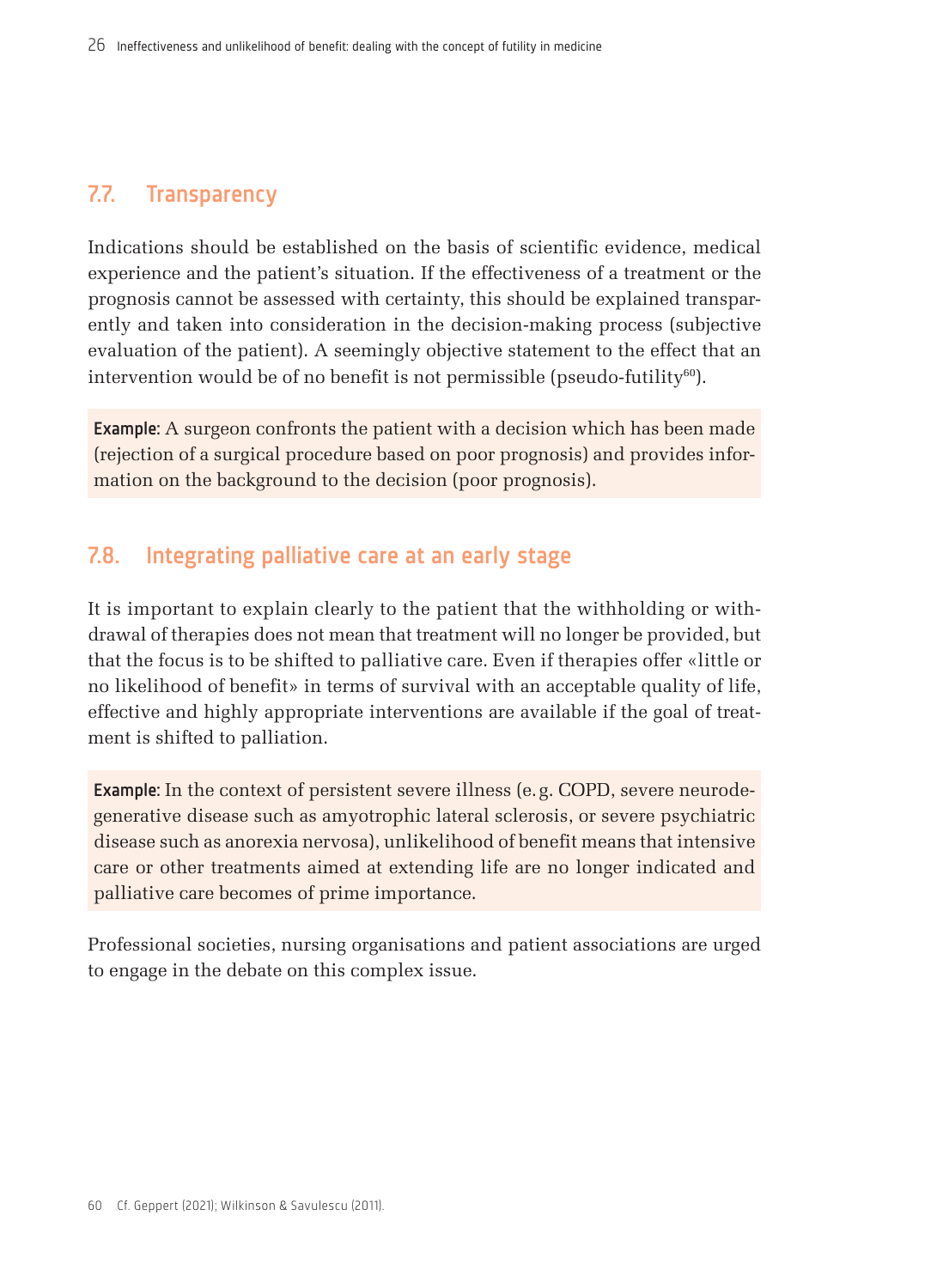## <span id="page-26-0"></span>References | Literaturverzeichnis | Littérature

Aebi-Müller RE. Behandlungspflichten und Behandlungsentscheide bei Ressourcenknappheit. Jusletter 1. Februar 2021.

Aebi-Müller RE, Fellmann W, Gächter T et al. Arztrecht. Bern: Stämpfli Verlag; 2016.

Aghabarary M, Dehghan Nayeri N. Medical futility and its challenges: a review study. J. Med. Ethics Hist. Med. 2016;9:11.

Bernstein SL, Yu S, Post LA, Dziura J, Rigotti NA. Undertreatment of tobacco use relative to other chronic conditions. Am J Public Health. 2013;103(8):e59–65.

Bosslet GT, Pope TM, Rubenfeld GD et al. An official ATS/AACN/ACCP/ESICM/SCCM policy statement: Responding to requests for potentially inappropriate treatments in intensive care units. Am J Respir Crit Care Med. 2015;191(11):1318–30.

Brett AS, McCullough LB. Getting Past Words: Futility and the Professional Ethics of Life-Sustaining Treatment. Perspect Biol Med. 2017;60(3):319–27.

Brody BA, Halevy A. Is futility a futile concept? J Med Philos. 1995; 20(2):123–44.

Dörries A. Die medizinische Indikation: Begriffsbestimmung und Rahmenbedingungen. In: Dörries A., Lipp V. (Hrsg.) Medizinische Indikation. Ärztliche, ethische und rechtliche Perspektiven. Grundlagen und Praxis. Kohlhammer; 2015; 13–23.

Dörries A, Lipp V. (Hrsg.) Medizinische Indikation. Ärztliche, ethische und rechtliche Perspektiven. Grundlagen und Praxis. Kohlhammer; 2015.

Fässler M, Wild V, Clarinval C et al. Impact of the DRG-based reimbursement system on patient care and professional practise: perspectives of Swiss hospital physicians. Swiss Med Wkly. 2015;145:w14080.

Fateh-Moghadam B, Gutmann T. Gleichheit vor der Triage. Rechtliche Rahmenbedingungen der Priorisierung von COVID-19-Patienten in der Intensivmedizin. Verfassungsblog; 2020. https:// verfassungsblog.de/gleichheit-vor-der-triage (Zugriff: 10.8.2020).

Gahl K. Zur Geschichte des Begriffs der medizinischen Indikation. In: Dörries A, Lipp V. (Hrsg.) Medizinische Indikation. Ärztliche, ethische und rechtliche Perspektiven. Grundlagen und Praxis. Kohlhammer; 2015; 24–35.

**Geppert C.** Psychotherapeutic Futility. In: Trachsel M. Gaab J, Biller-Andorno N, Tekin S, Sadler JZ (Hrsg.). Oxford Handbook of Psychotherapy Ethics. Oxford University Press; 2021; 447–60.

Joebges S, Biller-Andorno N. Ethics guidelines on COVID-10 triage – an emerging international consensus. Crit Care. 2020;24(1):201.

Joebges S, Vinay R, Luyckx V, Biller-Andorno N. Recommendations on COVID-19 triage – international comparison and ethical analysis. Bioethics. 2020; 34(9):948–59.

Kieser U. Zweckmässigkeitsprüfungen bei Arzneimitteln, v.a. beim Bestehen einer Limitation. Pflegerecht. 2019; 26–32.

Krones T, Monteverde S. Medical futility from the Swiss Perspective. In: Bagheri, Alireza (ed.) Medical futility: a cross-national study. Medical Futility. 2013; 205–26.

Kuhn MW, Poledna T. (Hrsg.). Arztrecht in der Praxis. 2. Aufl., Zürich: Schulthess; 2007 (insbes. S. 722 ff. zur strafrechtlichen Beurteilung der Ressourcenverteilung).

Kyriakopoulos P, Fedyk M, Shamy M. Translating futility. CMAJ. 2017;189(23):E805-E806.

Lorentzon M, Nilsson AG, Johansson H et al. Extensive undertreatment of osteoporosis in older Swedish women. Osteoporos Int. 30, 2019; 1297–305.

Maio G. Die Indikation als Vertrauensgrundlage der Medizin. In: Dörries A, Lipp V. (Hrsg.) Medizinische Indikation. Ärztliche, ethische und rechtliche Perspektiven. Grundlagen und Praxis. Kohlhammer; 2015; 74–82.

Marckmann G. Wirksamkeit und Nutzen als alternative Konzepte zur medizinischen Indikation. In: Dörries A, Lipp V. (Hrsg.) Medizinische Indikation. Ärztliche, ethische und rechtliche Perspektiven. Grundlagen und Praxis. Kohlhammer; 2015; 113–24.